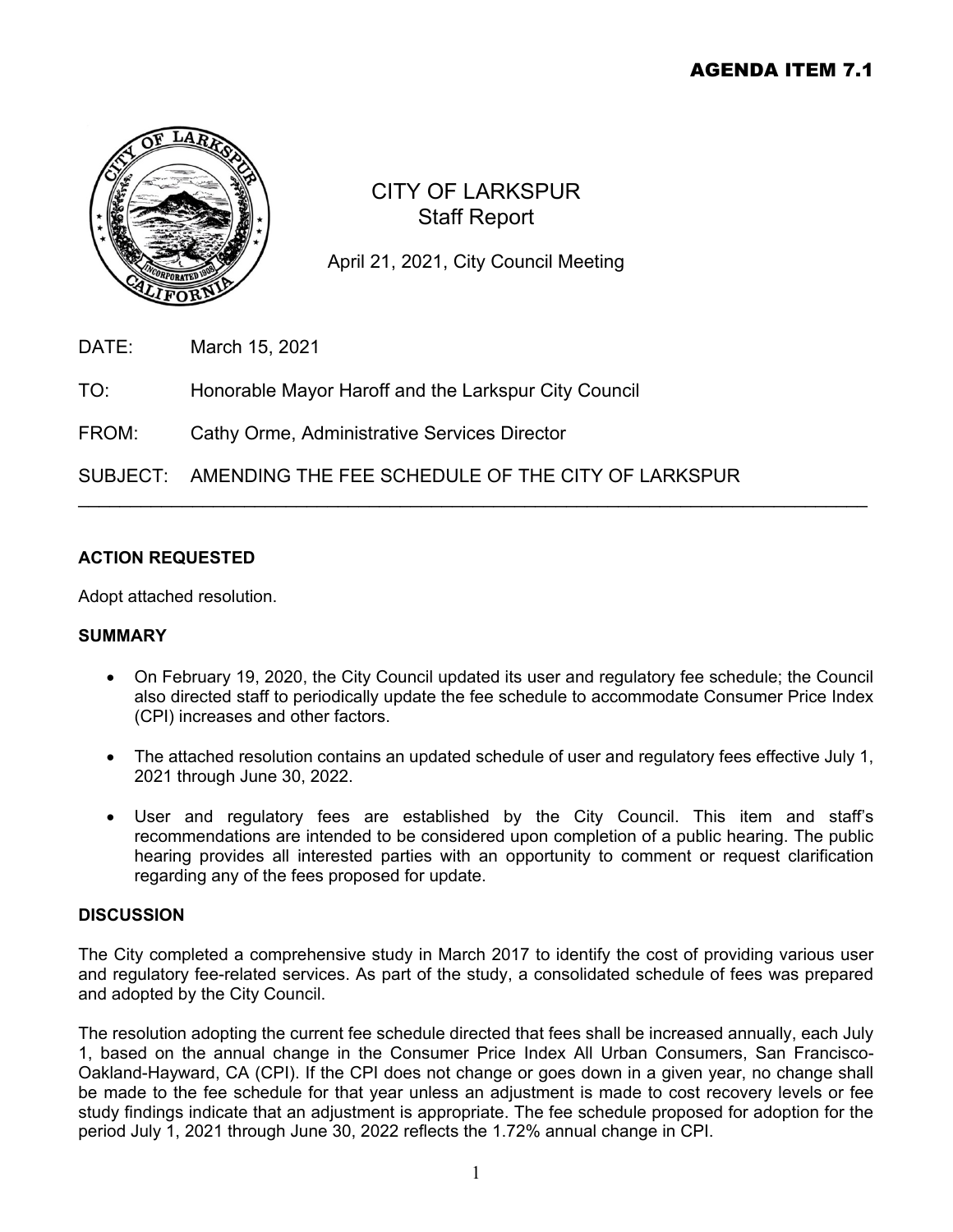## **ENVIRONMENTAL STATUS**

The fees (charges) authorized by this Resolution are statutorily exempt from review under the California Environmental Quality Act (CEQA) as confirmed in CEQA Guidelines Section 15273. The charges are collected for the purpose of meeting operating expenses, including employee wage rates and fringe benefits.

## **FISCAL IMPACT**

Assuming fee-related activity remains relatively stable, the proposed fee changes are anticipated to generate approximately \$20,000 in additional annual revenues.

It is important to note that while adjusting fees will provide a fiscal impact in the form of additional revenue, the revenue is not intended to be used to fund new services, rather the revenue is intended to offset the costs of providing existing services that are recoverable from fees. Consequently, while fees may rise annually, typically labor and service costs (the primary drivers of fee-related costs) also rise annually. Recalibration of these fees simply provides an offset of existing expenditures/needs rather than a source of funding for expanded service levels.

## **STAFF RECOMMENDATIONS**

It is recommended that the Council approve the attached resolution amending the fee schedule for the City of Larkspur. Approving the resolution will establish updated fees effective July 1, 2021 and authorize periodic adjustments to fees based on the annual change in the CPI.

Respectfully submitted, Cathy Orme, Administrative Services Director

**Attachments** 

1. Resolution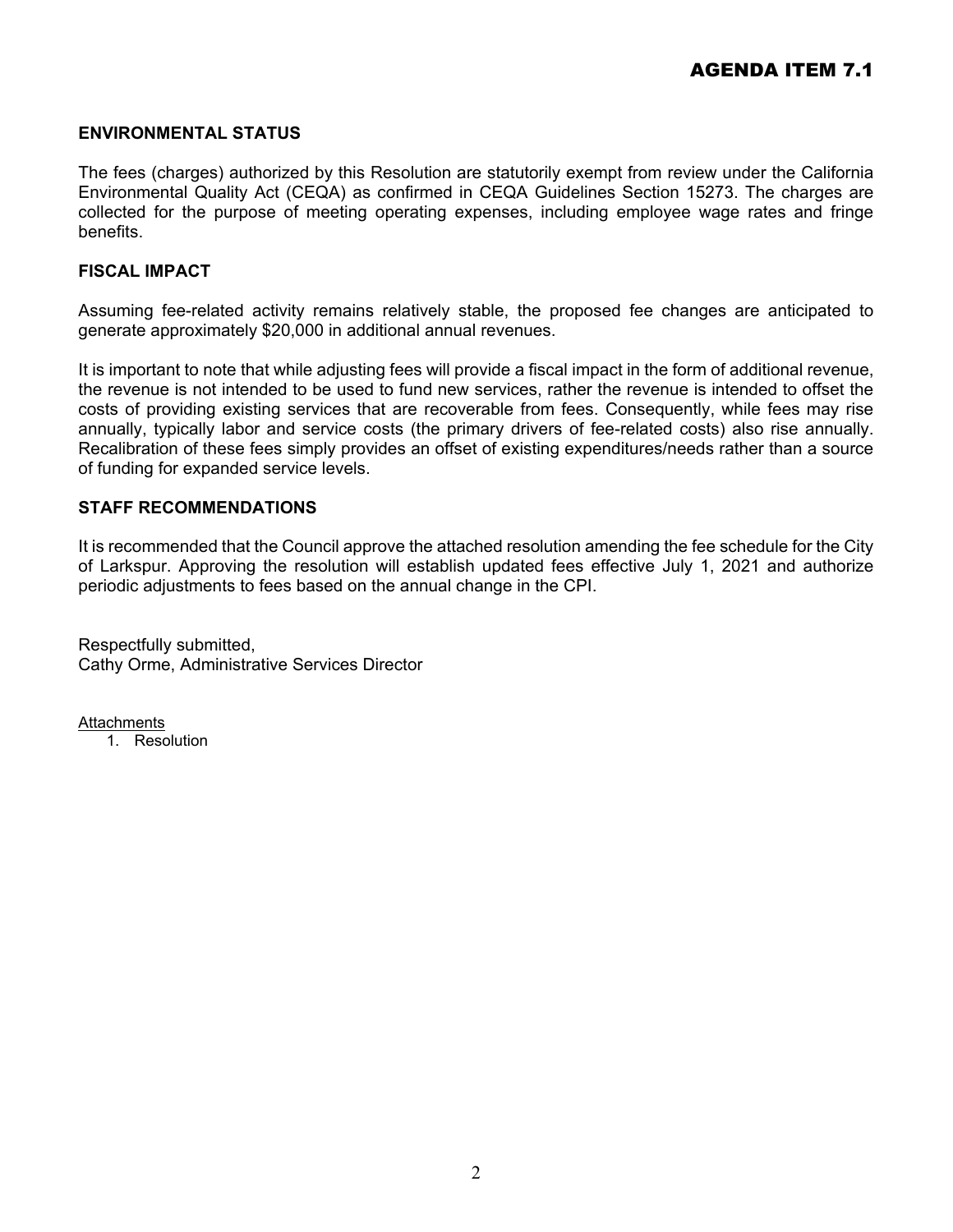## **CITY OF LARKSPUR RESOLUTION 24/21**

## **A RESOLUTION OF THE CITY COUNCIL OF THE CITY OF LARKSPUR AMENDING THE FEE SCHEDULE OF THE CITY OF LARKSPUR**

**WHEREAS**, Ordinance No. 853, adopted May 19, 1993, provides that all city fees shall be established by resolution during the fiscal year;

**WHEREAS**, Resolution No. 18/93, adopted June 2, 1993, was the first setting of fees by resolution;

**WHEREAS**, Resolution No. 20/19, adopted April 17, 2019, was the last time fees were changed; and

**WHEREAS**, a revised schedule of fees has been developed as set forth in Exhibit "A" of this Resolution.

**NOW THEREFORE, BE IT RESOLVED** that the City Council of the City of Larkspur adopts the attached fee schedule.

**BE IT FURTHER RESOLVED** that the adopted fees will become effective July 1, 2021.

**BE IT FURTHER RESOLVED, t**hat fees shall be increased annually, each July 1, based on the annual change in the Consumer Price Index All Urban Consumers, San Francisco-Oakland-Hayward, CA (CPI). If the CPI does not change or goes down in a given year, no change shall be made to the fee schedule for that year unless an adjustment is made to cost recovery levels or fee study findings indicate that an adjustment is appropriate.

**BE IT FURTHER RESOLVED,** that the charges authorized by this Resolution are statutorily exempt from review under the California Environmental Quality Act (CEQA) as confirmed in CEQA Guidelines Section 15273. The charges are collected for the purpose of meeting operating expenses, including employee wage rates and fringe benefits.

**IT IS HEREBY CERTIFIED** that the City Council of the City of Larkspur duly introduced and regularly adopted the foregoing resolution at a regular meeting held on April 21, 2021, by the following vote:

AYES: COUNCILMEMBER:

NOES: COUNCILMEMBER:

ABSENT: COUNCILMEMBER:

ABSTAIN: COUNCILMEMBER:

Kevin Haroff, Mayor

\_\_\_\_\_\_\_\_\_\_\_\_\_\_\_\_\_\_\_\_\_\_\_\_\_\_

ATTEST:

Alison Foulis, City Clerk

 $\frac{1}{2}$  , and the set of the set of the set of the set of the set of the set of the set of the set of the set of the set of the set of the set of the set of the set of the set of the set of the set of the set of the set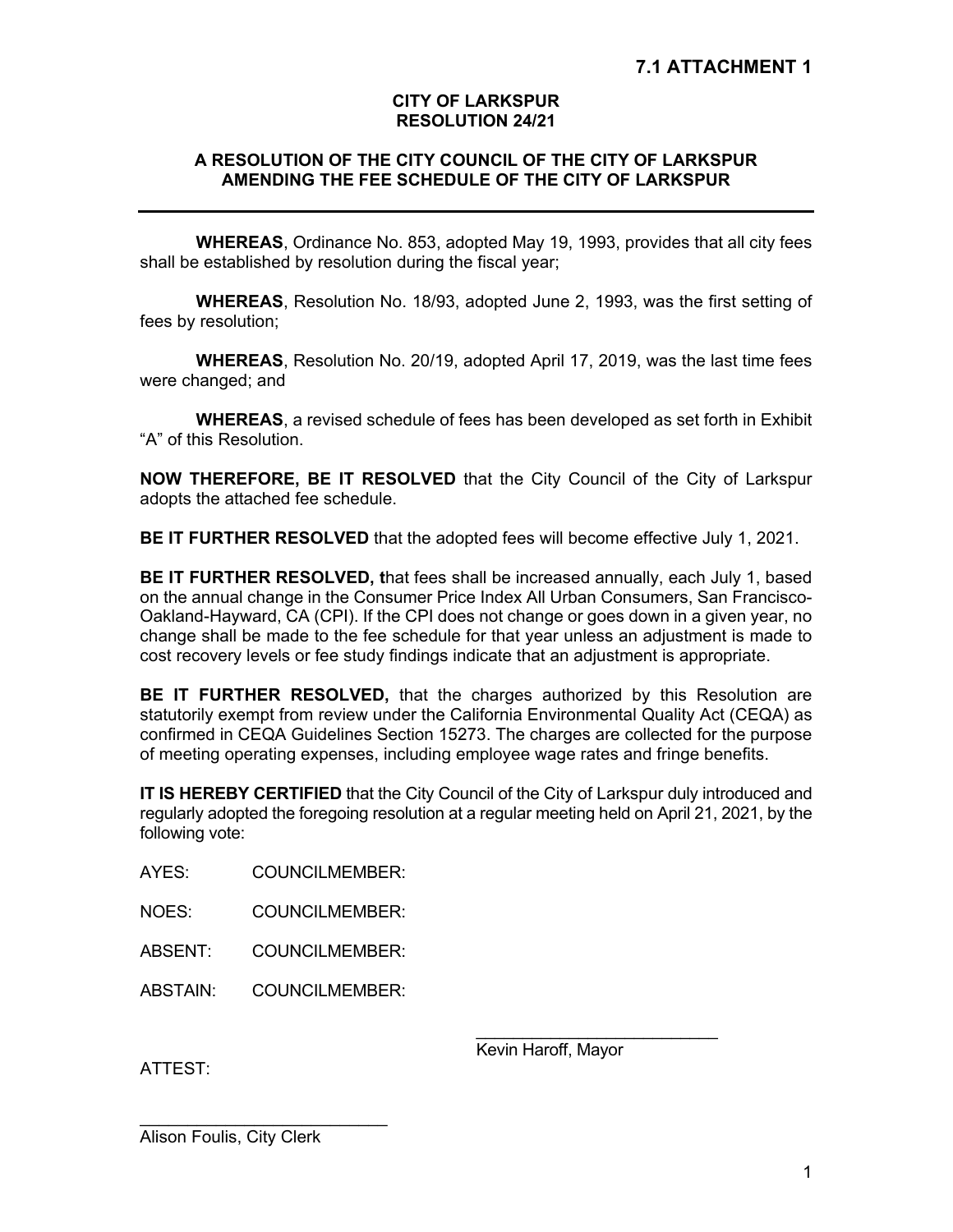## **CITY OF LARKSPUR RESOLUTION 24/21**

# **Exhibit A**

*Fee Schedule*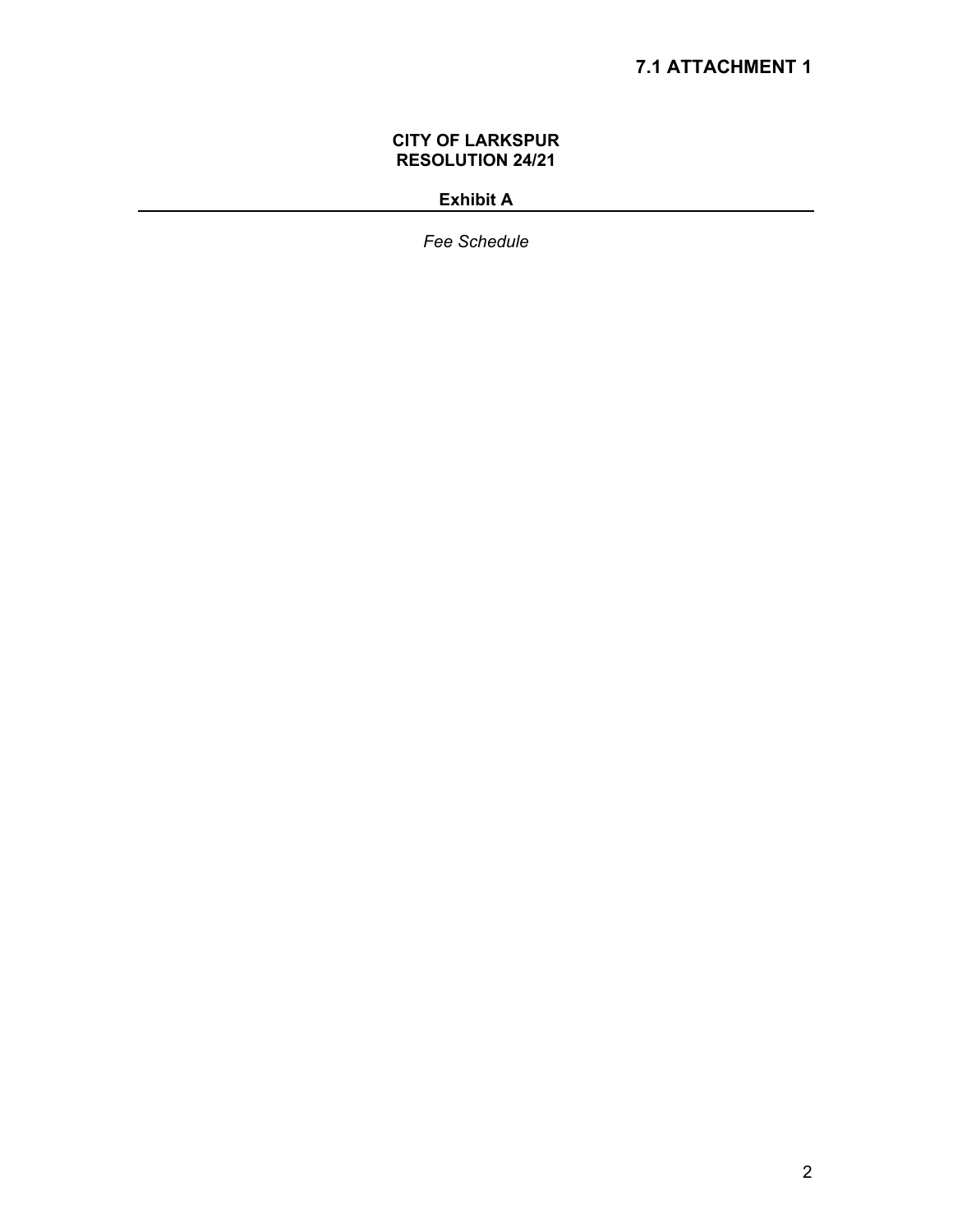

# *Schedule of User and Regulatory Fees Effective July 1, 2021 through June 30, 2022*

*Fees included in this schedule are limited to amounts payable directly to the City of Larkspur. Please refer to other agency fee schedules for amounts due and payable to other agencies for services and activities performed at the request of, or on behalf of, Larkspur residents, businesses, and developers (e.g. animal licensing fees, school district fees).*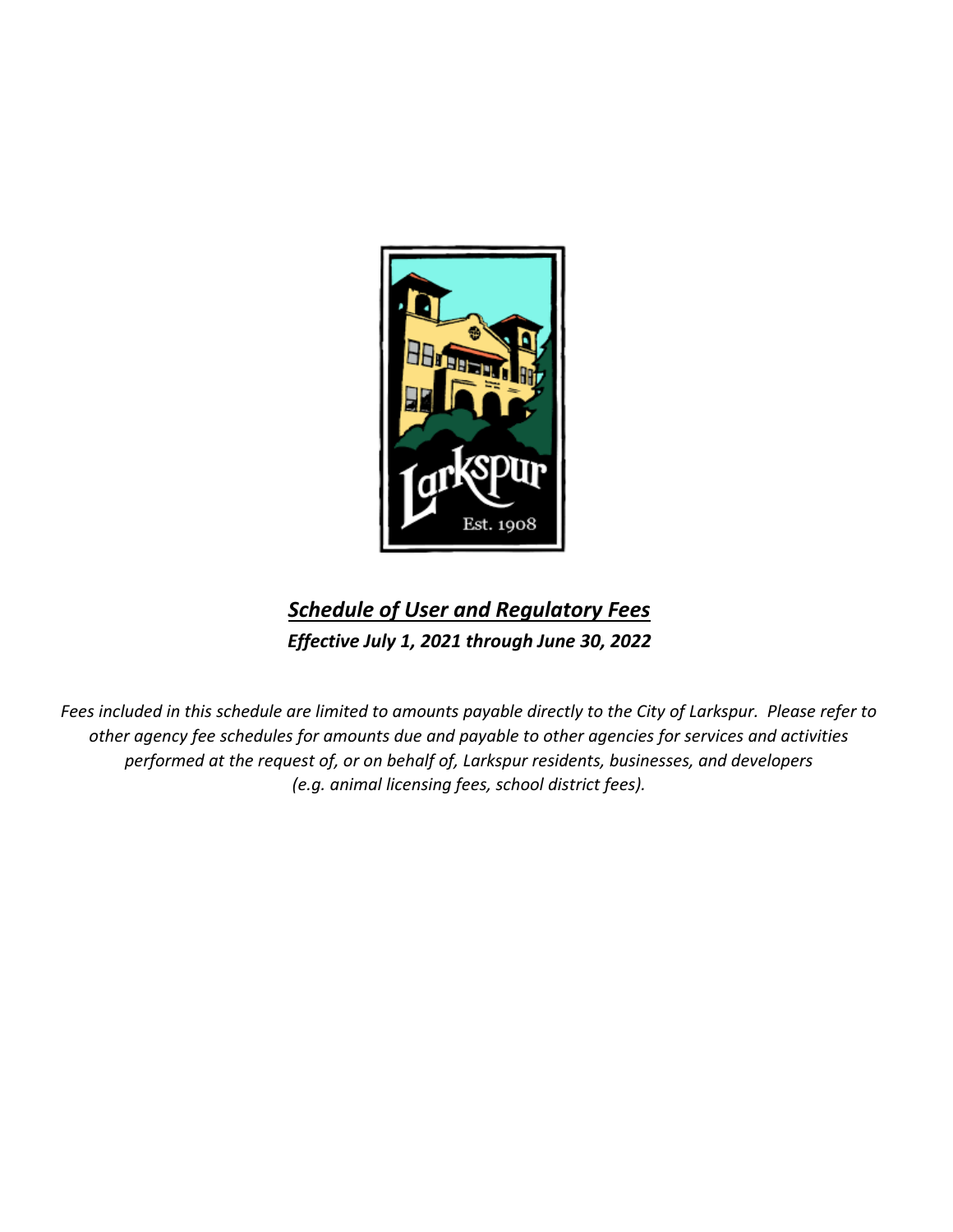

|                | <b>Fee Category</b>                                       | Page |
|----------------|-----------------------------------------------------------|------|
| $\mathbf{1}$   | <b>Building Permit Fees</b>                               | 3    |
| $\overline{2}$ | <b>Planning Fees</b>                                      | 6    |
| 3              | Encroachment Permit and Land Development Engineering Fees | 9    |
| 4              | <b>Recreation Fees</b>                                    | 10   |
| 5              | Parks Donation and Memorial Program Fees                  | 11   |
| 6              | <b>Library Fees</b>                                       | 12   |
| $\overline{7}$ | Film / Photography Permit Fees                            | 13   |
| 8              | Massage Permit Fees                                       | 14   |
| 9              | <b>Administrative Fees</b>                                | 15   |
| 10             | Hourly Charge-out Rates                                   | 16   |
| 11             | <b>Fire Fees</b>                                          | 17   |
|                |                                                           |      |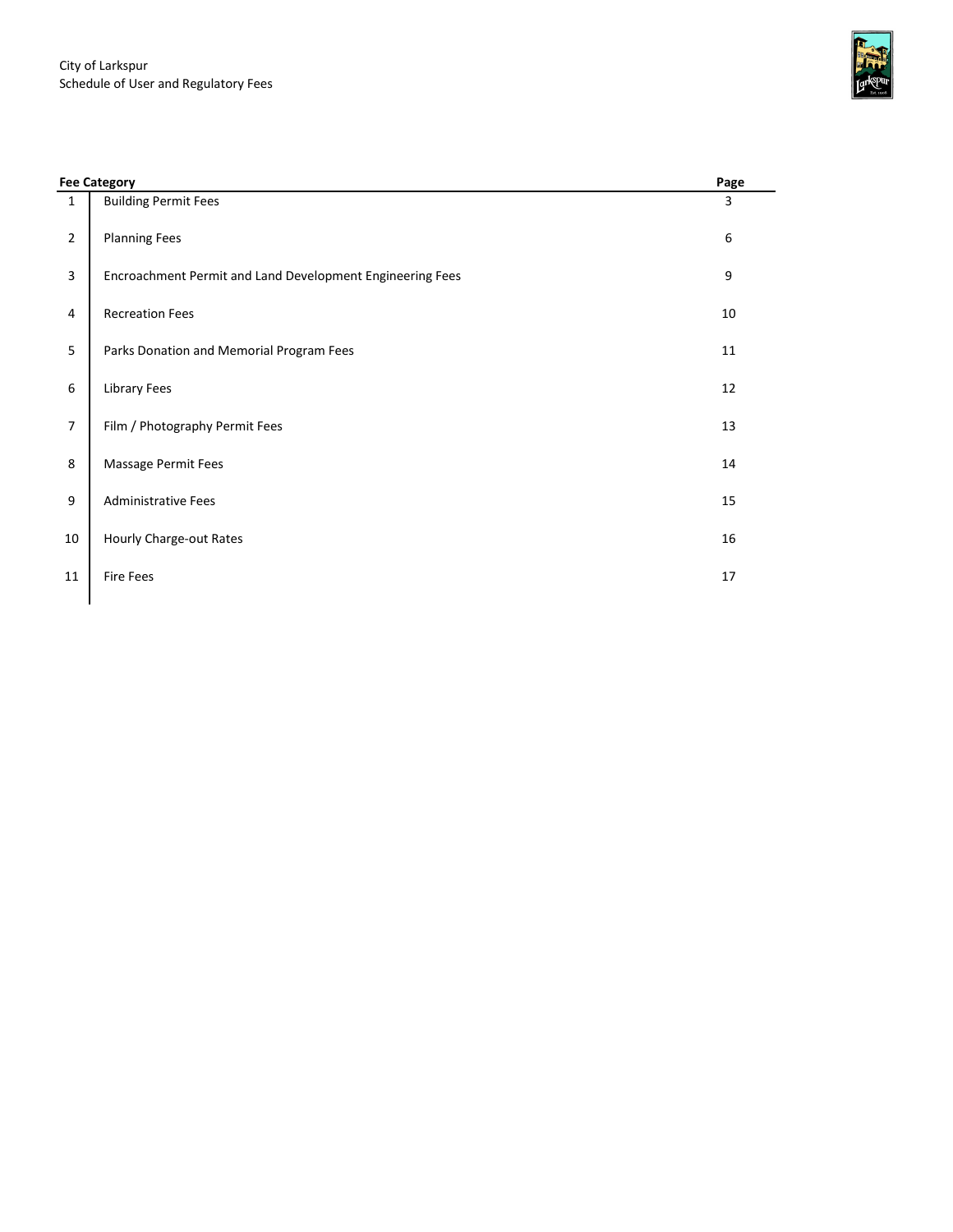Schedule of User and Regulatory Fees

## **Building Permit Fees**

|    |                                                          | 2020/21    | 2021/22    |             | Y'rly  |
|----|----------------------------------------------------------|------------|------------|-------------|--------|
|    | No. Description                                          | Fee        | Fee        | <b>Note</b> | Inf'tr |
| 1  | <b>Minimum Permit Fee</b>                                | \$114.13   | \$116.09   | [a]         | Υ      |
| 2  | <b>Building Permit Fee - Percentage of Valuation Fee</b> | 100%       | 100%       | [a]         | N      |
| 3  | <b>Electrical Permit (Greater of A or B)</b>             |            |            | [a]         |        |
|    | a) Minimum Fee                                           | \$114.13   | \$116.09   | [a]         | Υ      |
|    | b) Percentage of Valuation Fee                           | 10%        | 10%        | [a]         | N      |
| 4  | Mechanical Permit (Greater of A or B)                    |            |            | [a]         |        |
|    | a) Minimum Fee                                           | \$114.13   | \$116.09   | [a]         | Υ      |
|    | b) Percentage of Valuation Fee                           | 10%        | 10%        | [a]         | Ν      |
| 5  | Plumbing Permit (Greater of A or B)                      |            |            | [a]         |        |
|    | a) Minimum Fee                                           | \$114.13   | \$116.09   | [a]         | Υ      |
|    | b) Percentage of Valuation Fee                           | 10%        | 10%        | [a]         | N      |
| 6  | Title 24 Energy Compliance Fee (Greater of A or B)       |            |            |             |        |
|    | a) Minimum Fee                                           | \$114.13   | \$116.09   |             | Υ      |
|    | b) Percentage of Valuation Fee                           | 10%        | 10%        |             | N      |
|    | <b>Building Permit Valuation Fee</b>                     |            |            | [b]         |        |
| 7  | Up to \$2,000                                            | \$114.13   | \$116.09   |             | Υ      |
| 8  | \$2,001 to \$25,000                                      |            |            |             |        |
|    | a) First \$2,000                                         | \$114.13   | \$116.09   |             | Υ      |
|    | b) Each Add'l \$1,000 or Fraction Thereof                | \$23.48    | \$23.88    |             | Υ      |
| 9  | \$25,001 to \$50,000                                     |            |            |             |        |
|    | a) First \$25,000                                        | \$654.16   | \$665.42   |             | Υ      |
|    | b) Each Add'l \$1,000 or Fraction Thereof                | \$16.73    | \$17.01    |             | Υ      |
| 10 | \$50,001 to \$100,000                                    |            |            |             |        |
|    | a) First \$50,000                                        | \$1,072.20 | \$1,090.66 |             | Υ      |
|    | b) Each Add'l \$1,000 or Fraction Thereof                | \$11.62    | \$11.82    |             | Y      |
|    | 11 \$100,001 to \$500,000                                |            |            |             |        |
|    | a) First \$100,000                                       | \$1,653.27 | \$1,681.74 |             | Y      |
|    | b) Each Add'l \$1,000 or Fraction Thereof                | \$9.25     | \$9.40     |             | Υ      |
| 12 | \$500,001 to \$1,000,000                                 |            |            |             |        |
|    | a) First \$500,000                                       | \$5,349.90 | \$5,442.03 |             | Υ      |
|    | b) Each Add'l \$1,000 or Fraction Thereof                | \$7.80     | \$7.94     |             | Y      |
| 13 | Over \$1,000,000                                         |            |            |             |        |
|    | a) First \$1,000,000                                     | \$9,249.50 | \$9,408.78 |             | Υ      |
|    | b) Each Add'l \$1,000 or Fraction Thereof                | \$6.00     | \$6.11     |             | Υ      |
|    |                                                          |            |            |             |        |

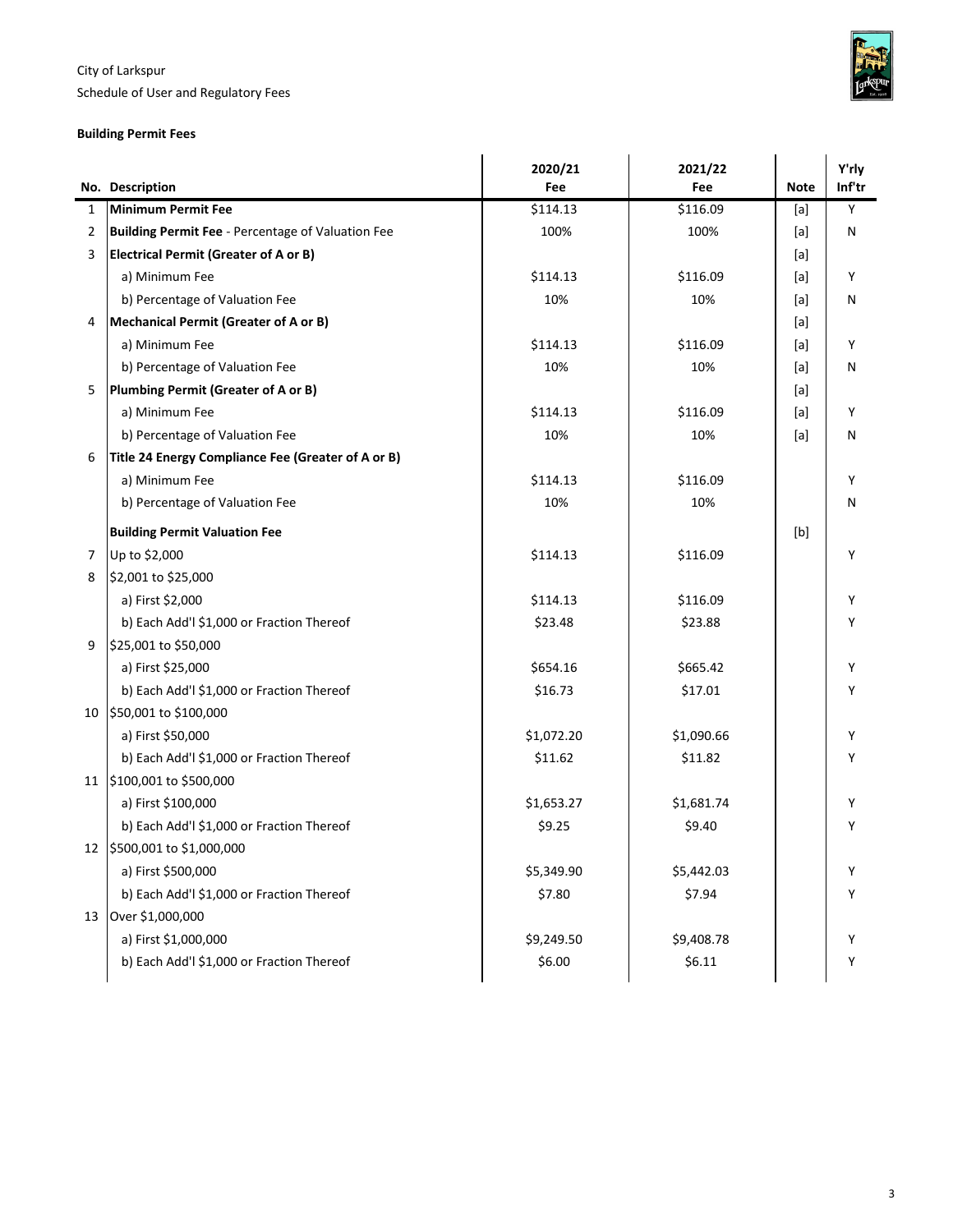Schedule of User and Regulatory Fees



## **Building Permit Fees**

|    |                                                              | 2020/21                  | 2021/22                  |                                                                                                                                                                                                                                                       | Y'rly  |
|----|--------------------------------------------------------------|--------------------------|--------------------------|-------------------------------------------------------------------------------------------------------------------------------------------------------------------------------------------------------------------------------------------------------|--------|
|    | No. Description                                              | Fee                      | Fee                      | <b>Note</b>                                                                                                                                                                                                                                           | Inf'tr |
|    | <b>Plan Review Fee</b>                                       |                          |                          |                                                                                                                                                                                                                                                       |        |
| 14 | Plan Review Fee (Greater of A or B)                          |                          |                          |                                                                                                                                                                                                                                                       |        |
|    | a) Percentage of Total Permit Fees                           | 65%                      | 65%                      |                                                                                                                                                                                                                                                       | N      |
|    | b) Actual Cost to the Jurisdiction Plus Percentage           |                          |                          |                                                                                                                                                                                                                                                       |        |
|    | i) Actual Cost to the Jurisdiction                           | <b>Actual Cost</b>       | <b>Actual Cost</b>       |                                                                                                                                                                                                                                                       | N      |
|    | ii) Plus Percentage of Fee                                   | 5%                       | 5%                       |                                                                                                                                                                                                                                                       | N      |
|    | <b>Other Fees</b>                                            |                          |                          |                                                                                                                                                                                                                                                       |        |
| 15 | Green Building Fee - Percentage of Building Permit Fee       | 25%                      | 25%                      |                                                                                                                                                                                                                                                       | N      |
| 16 | Alternate Methods and Materials Review                       |                          |                          |                                                                                                                                                                                                                                                       |        |
|    | a) Simple                                                    | \$363                    | \$369                    |                                                                                                                                                                                                                                                       | Υ      |
|    | b) Complex                                                   | \$725                    | \$737                    |                                                                                                                                                                                                                                                       | Υ      |
| 17 | <b>Accessibility Hardship Review</b>                         |                          |                          |                                                                                                                                                                                                                                                       |        |
|    | a) Simple                                                    | \$363                    | \$369                    |                                                                                                                                                                                                                                                       | Υ      |
|    | b) Complex                                                   | \$725                    | \$737                    |                                                                                                                                                                                                                                                       | Υ      |
| 18 | Floodplain Management Fee                                    | \$468                    | \$476                    |                                                                                                                                                                                                                                                       |        |
| 19 | Inspections Not Associated with a Permit (Greater of A or B) |                          |                          |                                                                                                                                                                                                                                                       |        |
|    | a) Minimum Fee                                               | \$114.13                 | \$116.09                 |                                                                                                                                                                                                                                                       | Υ      |
|    | b) Actual Costs                                              | <b>Actual Cost</b>       | <b>Actual Cost</b>       |                                                                                                                                                                                                                                                       | N      |
| 20 | Penalty Fee (work without a permit or work beyond scope)     | 200% of permit fee or    | 200% of permit fee or    |                                                                                                                                                                                                                                                       | N      |
|    |                                                              | staff time, whichever is | staff time, whichever is |                                                                                                                                                                                                                                                       |        |
| 21 | Re-Inspection Fee (Greater of A or B)                        | greater                  | greater                  |                                                                                                                                                                                                                                                       |        |
|    | a) Minimum Fee                                               | \$114.13                 | \$116.09                 |                                                                                                                                                                                                                                                       | Υ      |
|    | b) Actual Costs                                              | <b>Actual Cost</b>       | <b>Actual Cost</b>       |                                                                                                                                                                                                                                                       | N      |
| 22 | Reactivate Expired Permit Fee - % of Original Permit         | 50%                      | 50%                      |                                                                                                                                                                                                                                                       | N      |
| 23 | Archaeological Investigation Permit (Bldg)                   | \$2,000                  | \$2,000                  | [c]                                                                                                                                                                                                                                                   | N      |
| 24 | Road Impact Fee - % of Building Valuation (>\$10,000)        | 0.75%                    | 0.75%                    |                                                                                                                                                                                                                                                       | N      |
| 25 | General Plan Maintenance Fee                                 | 0.25%                    | 0.25%                    | [d]                                                                                                                                                                                                                                                   | Ν      |
| 26 | <b>Records Retention Fee</b>                                 |                          |                          | $[$ e $]$                                                                                                                                                                                                                                             |        |
|    | a) Records Retention Administration                          | \$21                     | \$22                     |                                                                                                                                                                                                                                                       | Υ      |
|    | b) Plan Scanning Fee (Greater of i or ii)                    |                          |                          |                                                                                                                                                                                                                                                       |        |
|    | i) Minimum Fee                                               | \$6                      | \$6                      |                                                                                                                                                                                                                                                       | Υ      |
|    | ii) Per Sheet                                                | \$3                      | \$3                      |                                                                                                                                                                                                                                                       | Υ      |
|    | c) Document Scanning Fee (per 8 1/2 x 11 Sheet)              | \$0.72                   | \$0.73                   |                                                                                                                                                                                                                                                       | Y      |
| 27 | Residential Solar Panel Installation Permits                 | \$415                    | \$422                    |                                                                                                                                                                                                                                                       | Υ      |
| 28 | Solar Installation Permits (Non-Residential)                 | See Note                 | See Note                 | $[f] % \begin{center} % \includegraphics[width=\linewidth]{imagesSupplemental_3.png} % \end{center} % \caption { % Our method can be used for the use of the image. % Note that the \emph{Left:} \label{fig:case} \vspace{-1em} % \label{fig:case} %$ | Ν      |
|    |                                                              |                          |                          |                                                                                                                                                                                                                                                       |        |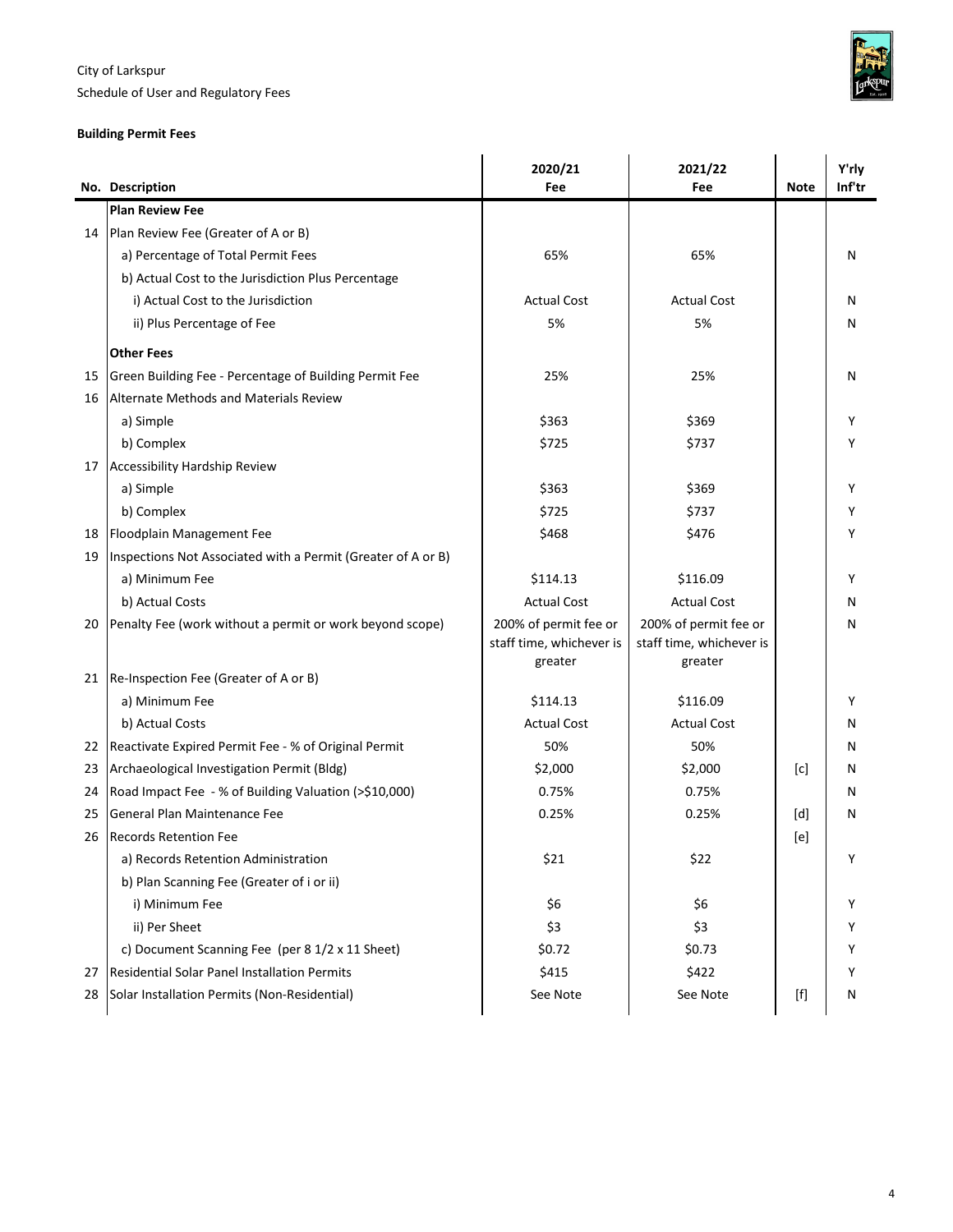



#### **Building Permit Fees**

|     |                                                        | 2020/21  | 2021/22  |             | Y'rly        |
|-----|--------------------------------------------------------|----------|----------|-------------|--------------|
| No. | <b>Description</b>                                     | Fee      | Fee      | <b>Note</b> | Inf'tr       |
|     | <b>Residential Resale Report &amp; Inspection Fees</b> |          |          |             |              |
| 29  | <b>Single Family Dwelling</b>                          |          |          |             |              |
|     | a) First Unit                                          | \$198    | \$201    |             | $\checkmark$ |
|     | b) Each Additional Separate Unit                       | \$68     | \$69     |             |              |
| 30  | Condominium/Duplexes/Multi-family Apartments           |          |          |             |              |
|     | a) First Unit                                          | \$134    | \$136    |             |              |
|     | b) Each Additional Separate Unit                       | \$68     | \$69     |             | $\checkmark$ |
| 31  | Cancellation/Re-schedule (Greater of A or B)           |          |          |             |              |
|     | a) Minimum Inspection Fee                              | \$114.13 | \$116.09 |             | $\checkmark$ |
|     | b) Per Hour Fee                                        | \$114.13 | \$116.09 |             |              |

[a] A Technology Enhancement Fee of 5% applies.

[b] Detailed table of calculations available at City Hall. Valuations shall be determined by the Building Official.

[c] This fee represents an initial deposit from the applicant to recover the actual time and materials costs of providing the service. After all related costs are accounted for the remaining money from the deposit will be returned to the applicant as appropriate.

[d] The General Plan Maintenance Fee shall be collected at time of Building Permit and the fee is a percentage of the total building valuation.

[e] Records retention administration fee applies to all projects, plan scanning fee applies for each plan page, document scan fee applies for each 8 1/2" x 11" document scanned.

[f] Same as Building Permits except not charged Road Impact Fee, GP Fee, or Plan Checking Fee. Per SB 1222, fee is capped at \$1,000 for systems up to 50 kW, plus \$7 per kW for each kW between 51 kW and 250 kW, plus \$5 per kW above 250 kW.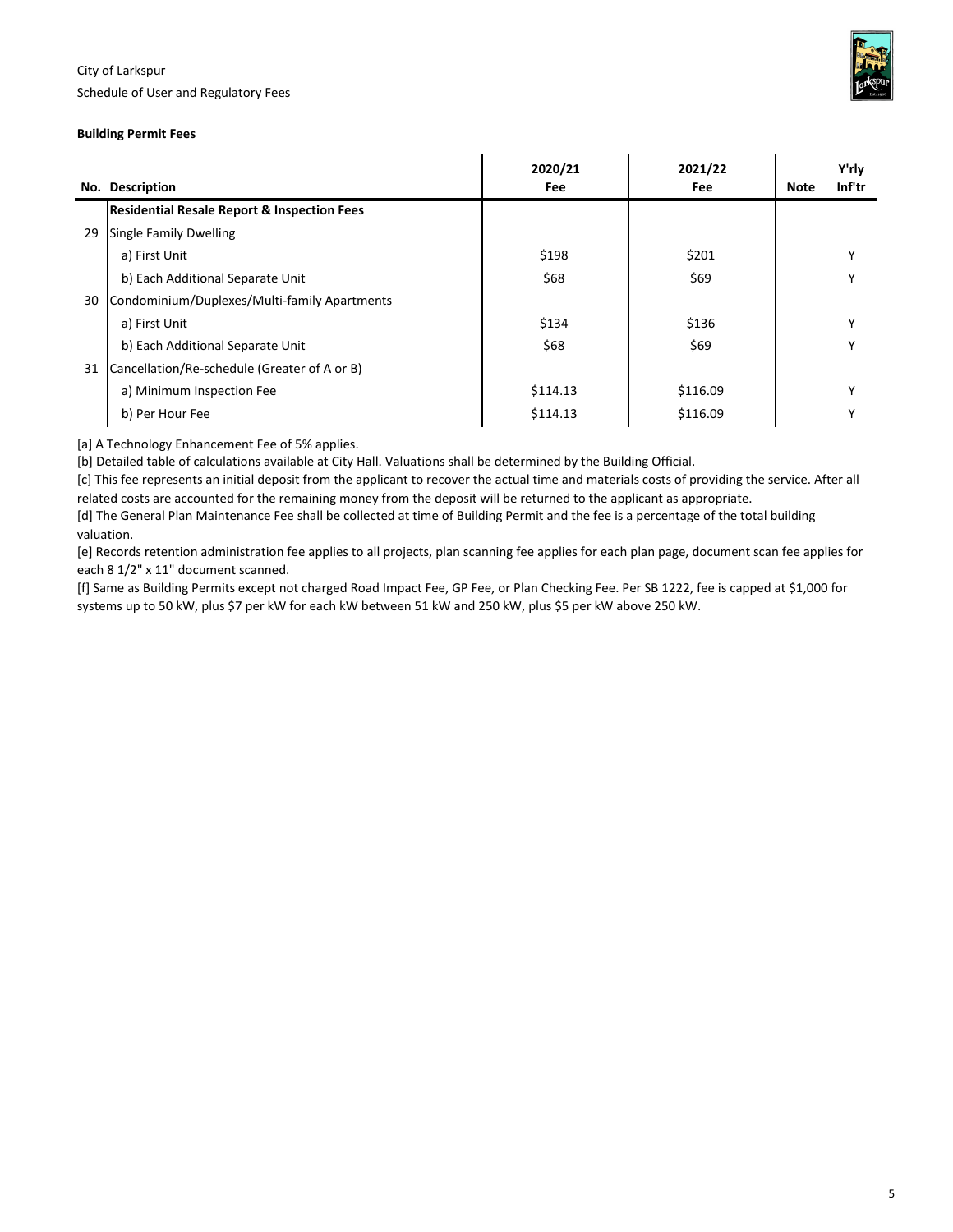Schedule of User and Regulatory Fees

## **Planning-Zoning Fees**

×



|    | No. Description                                     | 2020/21<br>Fee | 2021/22<br>Fee | <b>Fee Type</b> | <b>Note</b>                                                                                                                                                                                                                                                                                                                                                                                                                                                                                                                                                                         | Y'rly<br>Inf'tr |
|----|-----------------------------------------------------|----------------|----------------|-----------------|-------------------------------------------------------------------------------------------------------------------------------------------------------------------------------------------------------------------------------------------------------------------------------------------------------------------------------------------------------------------------------------------------------------------------------------------------------------------------------------------------------------------------------------------------------------------------------------|-----------------|
| 1  | Conditional Use Permit-Planning Commission          | \$4,000        | \$4,000        | deposit         | [a]                                                                                                                                                                                                                                                                                                                                                                                                                                                                                                                                                                                 | N               |
| 2  | Slope Use Permit-Planning Commission                | \$4,000        | \$4,000        | deposit         | [a]                                                                                                                                                                                                                                                                                                                                                                                                                                                                                                                                                                                 | Ν               |
| 3  | Use Permit                                          |                |                |                 |                                                                                                                                                                                                                                                                                                                                                                                                                                                                                                                                                                                     |                 |
|    | a) Periodic Review - Planning Commission            | \$1,000        | \$1,000        | deposit         | [a]                                                                                                                                                                                                                                                                                                                                                                                                                                                                                                                                                                                 | N               |
|    | b) Zoning Administrator Review                      | \$2,000        | \$2,000        | deposit         | [a]                                                                                                                                                                                                                                                                                                                                                                                                                                                                                                                                                                                 | N               |
|    | c) Periodic Review - Zoning Administrator           | \$393          | \$399          | flat            | [b]                                                                                                                                                                                                                                                                                                                                                                                                                                                                                                                                                                                 | Υ               |
| 4  | Variance-Planning Commission                        | \$4,000        | \$4,000        | deposit         | [a]                                                                                                                                                                                                                                                                                                                                                                                                                                                                                                                                                                                 | Ν               |
| 5  | Floor Area Ratio (FAR)                              |                |                |                 |                                                                                                                                                                                                                                                                                                                                                                                                                                                                                                                                                                                     |                 |
|    | a) FAR - Planning Commission                        | \$4,000        | \$4,000        | deposit         | [a]                                                                                                                                                                                                                                                                                                                                                                                                                                                                                                                                                                                 | N               |
|    | b) FAR - Zoning Administrator                       | \$2,000        | \$2,000        | deposit         | [a]                                                                                                                                                                                                                                                                                                                                                                                                                                                                                                                                                                                 | N               |
| 6  | <b>Fence Height Exception</b>                       |                |                |                 |                                                                                                                                                                                                                                                                                                                                                                                                                                                                                                                                                                                     |                 |
|    | a) Fence Height Exception-Zoning Administrator (ZA) | \$1,000        | \$1,000        | deposit         | [a]                                                                                                                                                                                                                                                                                                                                                                                                                                                                                                                                                                                 | N               |
|    | b) Fence Height Exception-Planning Commission (PC)  | \$2,000        | \$2,000        | deposit         | [a]                                                                                                                                                                                                                                                                                                                                                                                                                                                                                                                                                                                 | N               |
|    | c) Fence Height Exception w/Enc. ZA or PC           | \$2,000        | \$2,000        | deposit         | [a]                                                                                                                                                                                                                                                                                                                                                                                                                                                                                                                                                                                 | N               |
| 7  | <b>Height Exception</b>                             | \$1,000        | \$1,000        | deposit         | [a]                                                                                                                                                                                                                                                                                                                                                                                                                                                                                                                                                                                 | N               |
| 8  | <b>Exception Permit-Staff Review</b>                | \$524          | \$533          | flat            | [b]                                                                                                                                                                                                                                                                                                                                                                                                                                                                                                                                                                                 | Υ               |
|    | a) If Protest Filed                                 | \$750          | \$750          | deposit         | [a]                                                                                                                                                                                                                                                                                                                                                                                                                                                                                                                                                                                 | N               |
|    | b) If Part of PC Application                        | \$1,000        | \$1,000        | deposit         | [a]                                                                                                                                                                                                                                                                                                                                                                                                                                                                                                                                                                                 | N               |
| 9  | <b>Accessory Dwelling Unit Permit</b>               | \$500          | \$500          | deposit         | [a][c]                                                                                                                                                                                                                                                                                                                                                                                                                                                                                                                                                                              | N               |
| 10 | Design Review                                       |                |                |                 |                                                                                                                                                                                                                                                                                                                                                                                                                                                                                                                                                                                     |                 |
|    | a) Design Review-Planning Commission                | \$4,000        | \$4,000        | deposit         | [a]                                                                                                                                                                                                                                                                                                                                                                                                                                                                                                                                                                                 | N               |
|    | b) Design Review-Zoning Administrator               | \$2,000        | \$2,000        | deposit         | [a]                                                                                                                                                                                                                                                                                                                                                                                                                                                                                                                                                                                 | N               |
|    | c) Design Review-Zoning Adm. W/Heritage Board       | \$2,000        | \$2,000        | deposit         | [a]                                                                                                                                                                                                                                                                                                                                                                                                                                                                                                                                                                                 | N               |
| 11 | Circulation Assessment Permit-Planning Commission   | \$4,000        | \$4,000        | deposit         | [a]                                                                                                                                                                                                                                                                                                                                                                                                                                                                                                                                                                                 | N               |
| 12 | Inclusionary Housing Agreement                      | \$4,000        | \$4,000        | deposit         | [a]                                                                                                                                                                                                                                                                                                                                                                                                                                                                                                                                                                                 | N               |
| 13 | Sign Review                                         |                |                |                 |                                                                                                                                                                                                                                                                                                                                                                                                                                                                                                                                                                                     |                 |
|    | a) Sign Review or Variance-Planning Commission      | \$1,000        | \$1,000        | deposit         | [a]                                                                                                                                                                                                                                                                                                                                                                                                                                                                                                                                                                                 | N               |
|    | b) Sign Review-Zoning Administrator                 | \$349          | \$355          | flat            | [b]                                                                                                                                                                                                                                                                                                                                                                                                                                                                                                                                                                                 | Υ               |
|    | c) Sign Program Review-Planning Commission          | \$2,000        | \$2,000        | deposit         | [a]                                                                                                                                                                                                                                                                                                                                                                                                                                                                                                                                                                                 | Ν               |
|    | d) Sign Exception Permit-Planning Commission        | \$2,000        | \$2,000        | deposit         | $[{\sf a}]$                                                                                                                                                                                                                                                                                                                                                                                                                                                                                                                                                                         | Ν               |
|    | e) Administrative Sign Review                       | \$44           | \$45           | flat            | $[b] % \begin{center} % \includegraphics[width=\linewidth]{imagesSupplemental_3.png} % \end{center} % \caption { % \textit{DefNet} of \textit{DefNet} and \textit{DefNet} of \textit{DefNet} and \textit{DefNet} of \textit{DefNet} and \textit{DefNet} of \textit{DefNet} and \textit{DefNet} of \textit{DefNet} and \textit{DefNet} of \textit{DefNet} and \textit{DefNet} of \textit{DefNet} and \textit{DefNet} of \textit{DefNet} and \textit{DefNet} of \textit{DefNet} and \textit{DefNet} of \textit{DefNet} and \textit{DefNet} of \textit{DefNet} and \textit{DefNet} of$ | Υ               |
| 14 | General Plan Amendment (GPA)                        |                |                |                 |                                                                                                                                                                                                                                                                                                                                                                                                                                                                                                                                                                                     |                 |
|    | a) GPA - City Council                               | \$5,000        | \$5,000        | deposit         | [a]                                                                                                                                                                                                                                                                                                                                                                                                                                                                                                                                                                                 | Ν               |
|    | b) GPA - Consistency Finding - Planning Commission  | \$1,000        | \$1,000        | deposit         | $[{\sf a}]$                                                                                                                                                                                                                                                                                                                                                                                                                                                                                                                                                                         | Ν               |
| 15 | Zone Change                                         |                |                |                 |                                                                                                                                                                                                                                                                                                                                                                                                                                                                                                                                                                                     |                 |
|    | a) Rezoning                                         | \$5,000        | \$5,000        | deposit         | [a]                                                                                                                                                                                                                                                                                                                                                                                                                                                                                                                                                                                 | N               |
|    | b) Zoning Ordinance Text Change Request             | \$5,000        | \$5,000        | deposit         | $[{\sf a}]$                                                                                                                                                                                                                                                                                                                                                                                                                                                                                                                                                                         | N               |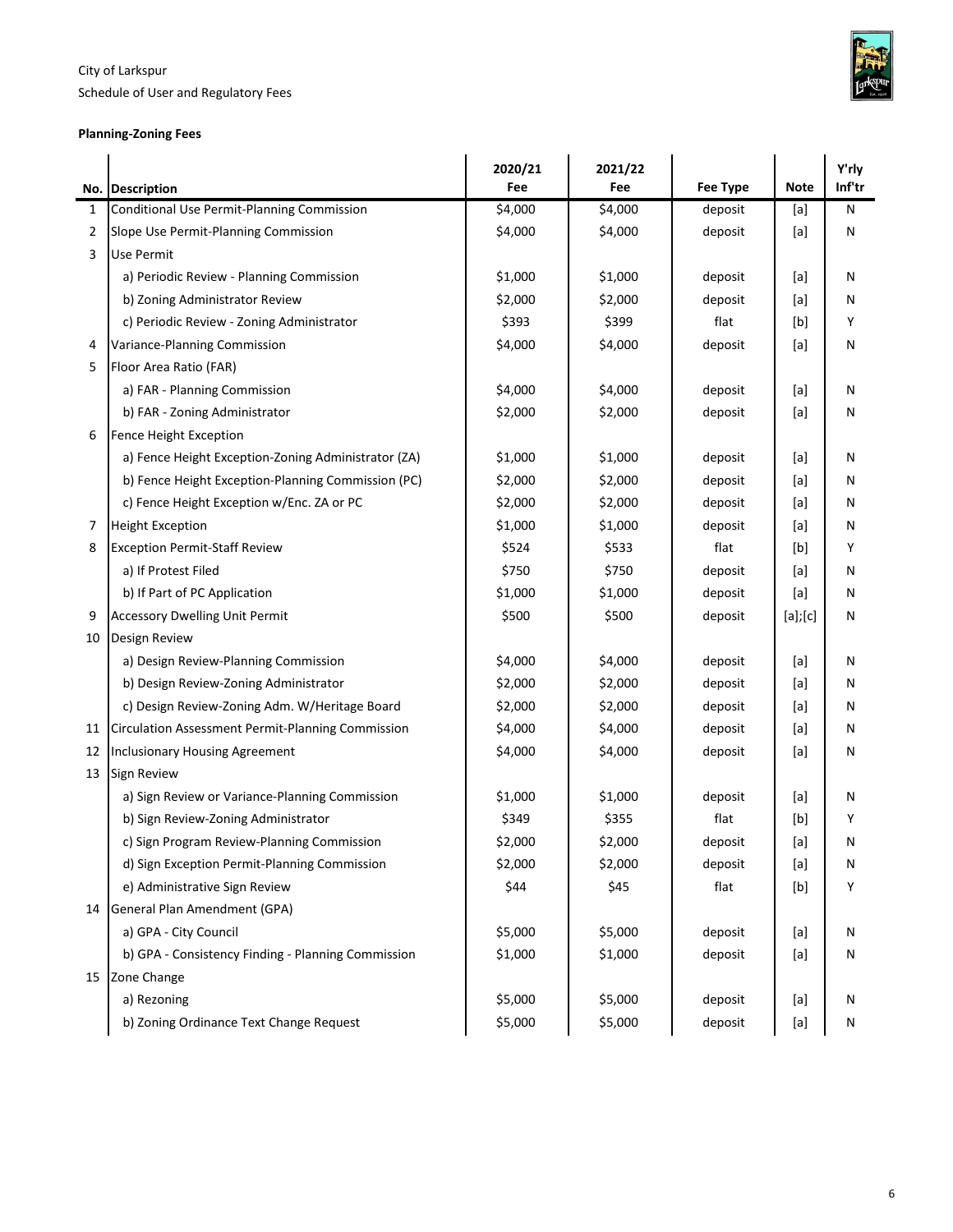Schedule of User and Regulatory Fees



## **Planning-Zoning Fees**

|    |                                                    | 2020/21                           | 2021/22                           |                 |               | Y'rly  |
|----|----------------------------------------------------|-----------------------------------|-----------------------------------|-----------------|---------------|--------|
|    | No. Description                                    | Fee                               | Fee                               | <b>Fee Type</b> | <b>Note</b>   | Inf'tr |
| 16 | Planned Development                                |                                   | \$10,000                          |                 |               |        |
|    | a) Planned Unit Development                        | \$10,000                          |                                   | deposit         | [a]           | Ν      |
|    | b) Residential Master Plan                         | \$10,000                          | \$10,000                          | deposit         | [a]           | Ν      |
|    | c) Planned Development-Preliminary Dev. Plan       | \$10,000                          | \$10,000                          | deposit         | [a]           | Ν      |
|    | d) Planned Development-Precise Dev. Plan           | \$10,000                          | \$10,000                          | deposit         | [a]           | Ν      |
|    | e) Planned Dev.-Amendment/Review Related           | \$5,000                           | \$5,000                           | deposit         | [a]           | Ν      |
| 17 | Development Agreement                              |                                   |                                   |                 |               |        |
|    | a) Development Agreement Processing                | \$10,000                          | \$10,000                          | deposit         | [a]           | Ν      |
|    | b) Development Agreement Amendment/Review          | \$5,000                           | \$5,000                           | deposit         | [a]           | N      |
| 18 | Subdivision Review                                 |                                   |                                   |                 |               |        |
|    | a) Tentative Map                                   |                                   |                                   |                 |               |        |
|    | i) Minor Subdivision, 4 or less lots               | \$5,000                           | \$5,000                           | deposit         | $[a]$ ; $[d]$ | Ν      |
|    | ii) Major Subdivision, 5 or more lots              | \$10,000                          | \$10,000                          | deposit         | [a][d]        | Ν      |
|    | b) Final Map (fee in addition to Public Works)     | \$4,000                           | \$4,000                           | deposit         | [a][d]        | N      |
|    | c) Lot Line Adjustment & Lot Merger                | \$4,000                           | \$4,000                           | deposit         | [a]           | Ν      |
|    | d) Subdivision Map Extension                       | \$4,000                           | \$4,000                           | deposit         | [a]           | Ν      |
| 19 | Small Wireless Cell Permit                         | \$1,000                           | \$1,000                           | deposit         | [a]           | Ν      |
| 20 | Environmental Impact Report (EIR)                  |                                   |                                   |                 |               |        |
|    | a) Initial Study/Neg Dec                           | \$5,000                           | \$5,000                           | deposit         | [a]           | Ν      |
|    | b) EIR Preparation                                 | Consultant Cost                   | <b>Consultant Cost</b>            | deposit         |               | Ν      |
|    | c) EIR Administration and Review                   | \$5,000                           | \$5,000                           | deposit         | [a]           | N      |
|    | d) EIR - Notice of determination                   | <b>Recording Fees</b>             | <b>Recording Fees</b>             |                 | [e]           | Ν      |
| 21 | Retention of Consultants (including City Attorney) | <b>Consultant Cost</b><br>plus 5% | <b>Consultant Cost</b><br>plus 5% | deposit         | [a]           | Ν      |
| 22 | <b>Planning Staff Review</b>                       | \$500                             | \$500                             | deposit         | [a]           | Ν      |
| 23 | <b>Pre-Application Conference</b>                  | TBD                               | TBD                               | deposit         | [a]           | Ν      |
| 24 | <b>Permit Extension Requests</b>                   |                                   |                                   |                 |               |        |
|    | a) Permit Extension - Planning Commission          | \$2,000                           | \$2,000                           | deposit         | [a]           | N      |
|    | b) Permit Extension - Planning Director            | Ş175                              | \$178                             | flat            | [b]           | Υ      |
| 25 | Zoning Compliance-Letter/Certificate               | \$218                             | \$222                             | flat            | [b]           | Υ      |
| 26 | Mills Act Request                                  | \$2,000                           | \$2,000                           | deposit         | $[{\sf a}]$   | N      |
| 27 | Appeals                                            |                                   |                                   |                 |               |        |
|    | a) Appeals to Planning Commission (PC)             |                                   |                                   |                 |               |        |
|    | i) Applicant                                       | \$1,000                           | \$1,000                           | flat            | [b]           | Ν      |
|    | ii) Non-Applicant                                  | \$750                             | \$750                             | flat            | [b]           | Ν      |
|    | b) Appeals of PC Decision to Council               |                                   |                                   |                 |               |        |
|    | i) Applicant                                       | \$1,000                           | \$1,000                           | flat            | [b]           | Ν      |
|    | ii) Non-Applicant                                  | \$750                             | \$750                             | flat            | [b]           | Ν      |
| 28 | Heritage Tree Removal Permit-Planning Comm.        | \$1,000                           | \$1,000                           | deposit         | $[a]$ ; $[g]$ | N      |
| 29 | Planning Site Inspection                           | \$300                             | \$300                             | deposit         | $[{\sf a}]$   | N      |
|    |                                                    |                                   |                                   |                 |               |        |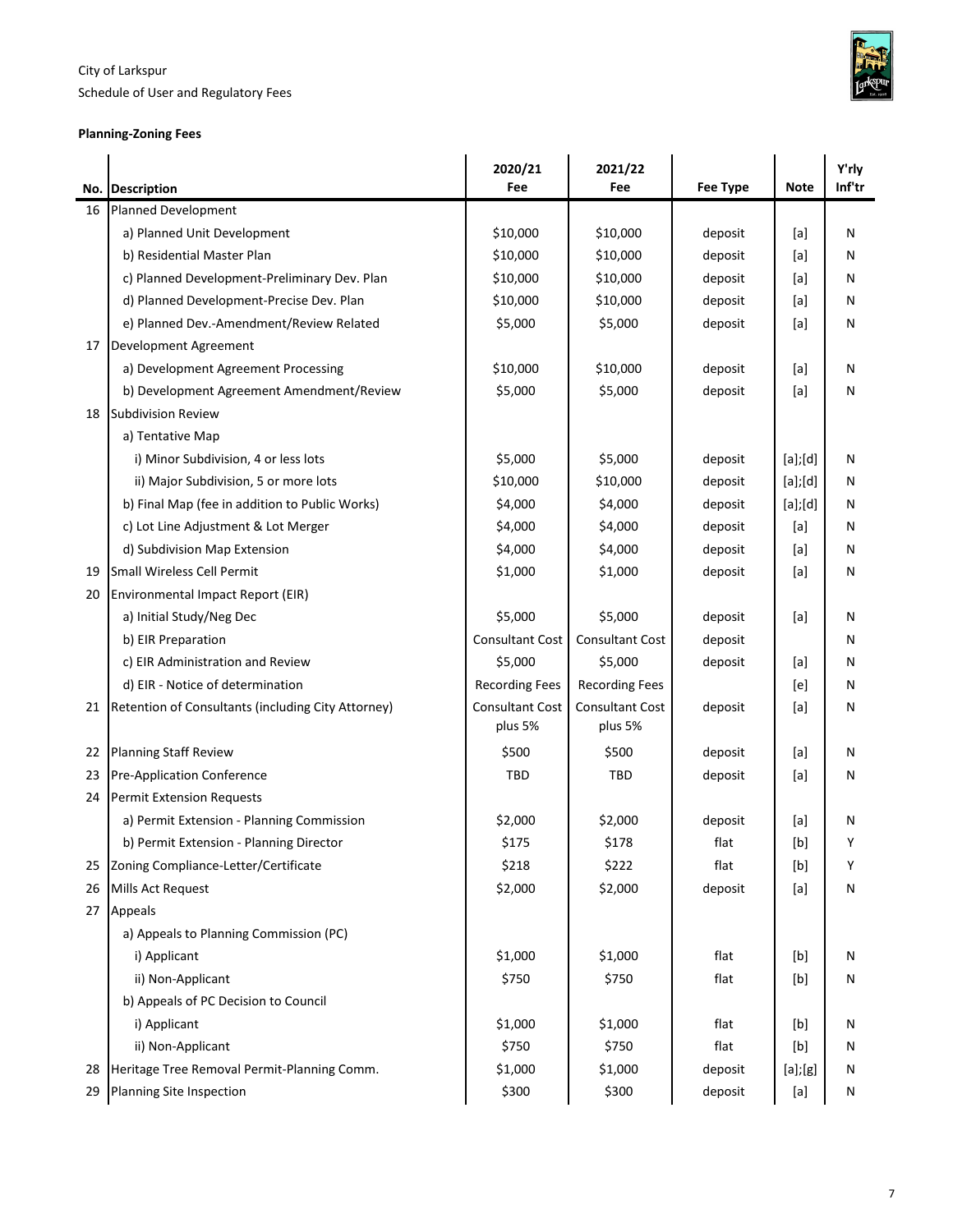Schedule of User and Regulatory Fees



#### **Planning-Zoning Fees**

|    |                                                                              | 2020/21              | 2021/22              |                 |             | Y'rlv  |
|----|------------------------------------------------------------------------------|----------------------|----------------------|-----------------|-------------|--------|
|    | No. Description                                                              | Fee                  | Fee                  | <b>Fee Type</b> | <b>Note</b> | Inf'tr |
| 30 | Research Fee (After first 15 minutes)                                        | T & M                | T & M                | deposit         | [a]         | N      |
| 31 | Research Fee                                                                 | \$500                | \$500                | deposit         | [a]         | N      |
| 32 | Certificate of Compliance                                                    | \$4,000              | \$4,000              | deposit         | [a]         | N      |
| 33 | <b>Home Occupation</b>                                                       |                      |                      |                 |             |        |
|    | a) Home Occupation Review w/o Inspection                                     | \$38                 | \$39                 | flat            | [b]         | Υ      |
|    | b) Home Occupation Permit w/Inspection                                       | \$77                 | \$78                 | flat            | [b]         | Υ      |
| 34 | Zoning Clearance for Business License                                        | \$39                 | \$39                 | flat            | [b]         | Υ      |
| 35 | <b>Records Retention Fee</b>                                                 |                      |                      |                 |             |        |
|    | a) Records Retention Administration/Microfilm Preparation                    | \$107                | \$109                | flat            | [f]         | Υ      |
|    | b) Plan Scanning Fee (Greater of i or ii)                                    |                      |                      |                 | [h]         |        |
|    | i) Minimum Fee                                                               | \$6                  | \$6                  | flat            |             | Υ      |
|    | ii) Per Sheet                                                                | \$3                  | \$3                  | per sheet       |             | Υ      |
|    | c) Document Scanning Fee (per 8 1/2 x 11 Sheet)                              | \$1                  | \$1                  | per sheet       |             | Υ      |
| 36 | Public Notice Mailing (Sum of $a + b$ )                                      |                      |                      |                 |             |        |
|    | a) Base Fee                                                                  | \$174                | \$177                | flat            |             | Y      |
|    | b) Plus, Per Address Fee                                                     | \$1                  | \$1                  | per address     |             | Υ      |
| 37 | Late Fee for unpaid invoices over 30 days in arrears                         | \$25                 | \$25                 | per 30 days     |             | N      |
| 38 | Hourly Billing Rates for Deposit-Based Services                              |                      |                      |                 |             |        |
|    | Reference "Hourly Charge Out Rates" for all applicable rates<br>by position. | see rate<br>schedule | see rate<br>schedule | per hour        |             | N      |
|    |                                                                              |                      |                      |                 |             |        |

Notes

[a] This fee represents an initial deposit from the applicant to recover the actual time and materials costs of providing the service. After all related costs are accounted for the remaining money from the deposit will be returned to the applicant as appropriate. [b] A Technology Enhancement Fee of 5% applies.

[c] Deposit charged for outside review and expenses; Planning staff and administrative fees waived.

[d] Including reversion to acreage.

[e] Recordation fees to be paid by applicant upon filing.

[f] Records retention administration fee applies to projects with files of 50 pages or more.

[g] Fee waived for Heritage Tree Removal required by Fire Department for vegetation management.

[h] Plan Scanning and Document Scanning fees apply to all projects. Plan scanning fee applies for each plan page, document scanning fee applies for each 8 1/2" x 11" document scanned.

\* When more than one Planning application is required (except environmental), the application fee/deposit that is greatest shall be required plus an additional \$1,000 deposit. The Planning Director may require a larger deposit when warranted by the size and scope of a

project. \* Subject to approval of the City Council, Permit Fees may be deferred or waived for housing projects targeted to low-income individuals when needed to insure project feasibility.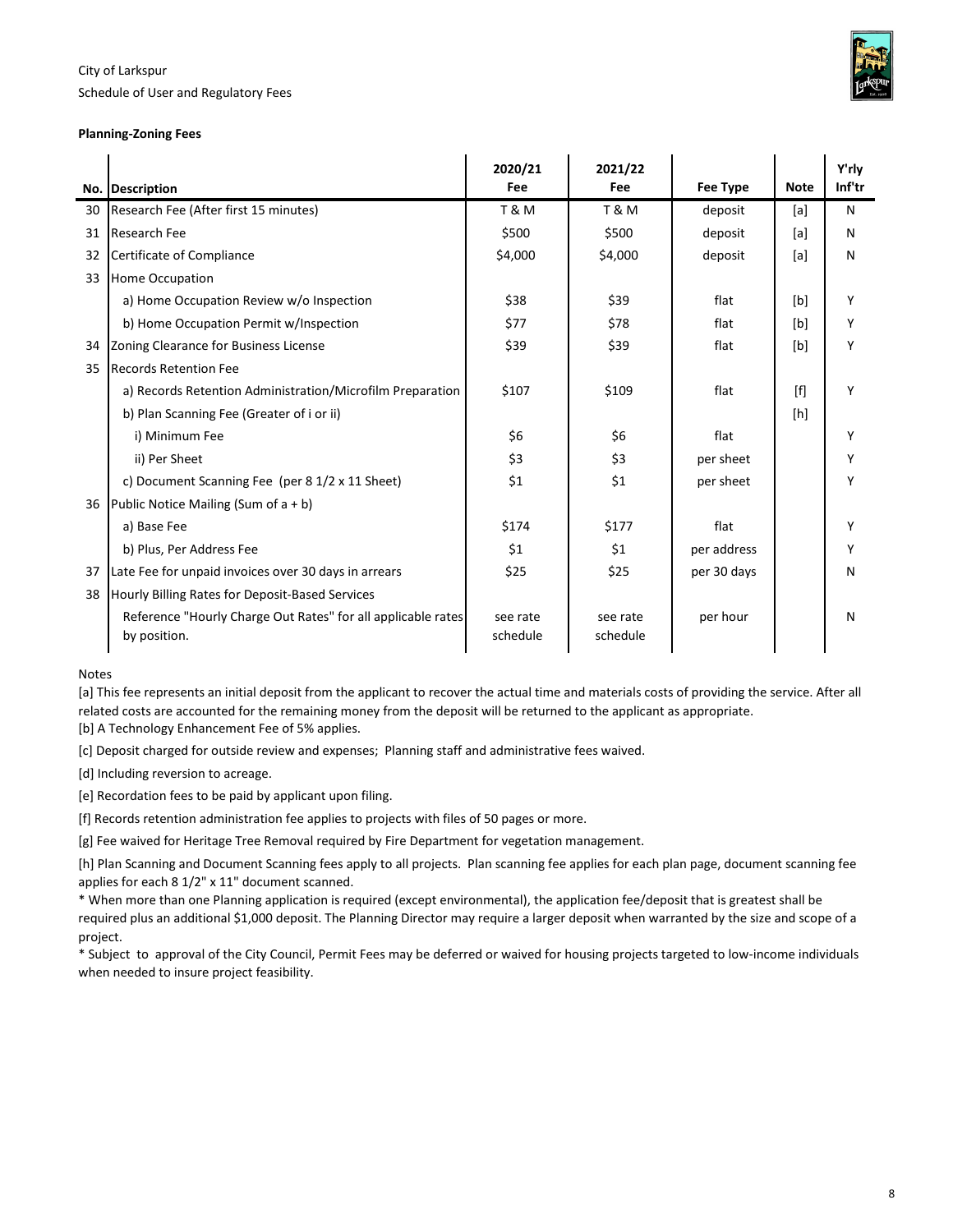Schedule of User and Regulatory Fees

#### **Encroachment Permit and Land Development Engineering Fees**

|              |                                                                                                                                                                          | 2020/21      | 2021/22      |                 |                                                                                                                                                                                                  | Y'rly  |
|--------------|--------------------------------------------------------------------------------------------------------------------------------------------------------------------------|--------------|--------------|-----------------|--------------------------------------------------------------------------------------------------------------------------------------------------------------------------------------------------|--------|
|              | No. Description                                                                                                                                                          | Fee          | Fee          | <b>Fee Type</b> | <b>Note</b>                                                                                                                                                                                      | Inf'tr |
|              | <b>Minor</b>                                                                                                                                                             |              |              |                 |                                                                                                                                                                                                  |        |
| $\mathbf{1}$ | Landscape                                                                                                                                                                | \$177        | \$180        | Flat            | [a]                                                                                                                                                                                              | Υ      |
| 2            | Curb, Gutter, Sidewalk, Driveway Approach                                                                                                                                | \$359        | \$365        | Flat            | $[a]$ ; $[b]$                                                                                                                                                                                    | Y      |
| 3            | Traffic Control Only (One-Day)                                                                                                                                           | \$378        | \$385        | Flat            | [a]                                                                                                                                                                                              | Y      |
| 4            | <b>Utility Service Lateral</b>                                                                                                                                           | \$420        | \$428        | Flat            | $[a]$ ; $[b]$                                                                                                                                                                                    | Y      |
| 5            | Utility Structure Inspection; Pole/Equip. Replacement (1-day)                                                                                                            | \$462        | \$470        | Flat            | $[a]$ ; $[b]$                                                                                                                                                                                    | Υ      |
|              | <b>Use of Public Property Permit</b>                                                                                                                                     |              |              |                 |                                                                                                                                                                                                  |        |
| 6            | <b>Block Party</b>                                                                                                                                                       | \$0          | \$0          | No charge       |                                                                                                                                                                                                  | Y      |
| 7            | <b>Civic Event</b>                                                                                                                                                       | \$84         | \$86         | Flat            | $[a]$ ; $[c]$                                                                                                                                                                                    | Υ      |
| 8            | Initial Application Review of Request for Use for Walk, Runs,<br>Events, Similar                                                                                         | \$165        | \$168        | Flat            | $[a]$ ; $[c]$                                                                                                                                                                                    | Y      |
| 9            | Other Requests for Use of Public Property                                                                                                                                |              |              |                 |                                                                                                                                                                                                  |        |
|              | a) Permit Processing Fee                                                                                                                                                 | \$85         | \$86         | Flat            | [a][d]                                                                                                                                                                                           | Y      |
|              | b) Square Footage Area Charge (per SF / per day)                                                                                                                         | \$0.02       | \$0.02       | Flat            | [d]                                                                                                                                                                                              | Y      |
|              | <b>Deposit</b>                                                                                                                                                           |              |              |                 |                                                                                                                                                                                                  |        |
| 10           | Erosion and Sediment Control Inspection                                                                                                                                  |              |              |                 |                                                                                                                                                                                                  |        |
|              | a) Base Fee / Initial Deposit                                                                                                                                            | \$412        | \$419        | fixed/deposit   | $[e]$ ;[f]                                                                                                                                                                                       | Υ      |
|              | b) Fee Per Additional Inspection                                                                                                                                         | \$103        | \$105        | fixed/deposit   | $[e]$ ;[f]                                                                                                                                                                                       | Y      |
| 11           | Grading                                                                                                                                                                  | \$5,000      | \$5,000      | Deposit         | $[f] % \begin{center} % \includegraphics[width=\linewidth]{imagesSupplemental_3.png} % \end{center} % \caption { % Our method can be used for the use of the image. % } % \label{fig:example} %$ | N      |
| 12           | Subdivision                                                                                                                                                              | \$5,000      | \$5,000      | Deposit         | $[f] % \begin{center} % \includegraphics[width=\linewidth]{imagesSupplemental_3.png} % \end{center} % \caption { % Our method can be used for the use of the image. % } % \label{fig:example} %$ | N      |
| 13           | <b>Street Vacation / Street Abandonment</b>                                                                                                                              | \$7,500      | \$7,500      | Deposit         | $[f]$                                                                                                                                                                                            | N      |
| 14           | All Other Encroachments and Land Development Engineering<br>Services (e.g. multi-day traffic control; trenching; boring;<br>ground disturbing activities; etc.)<br>Other | Deposit; TBD | Deposit; TBD | Deposit         | [f];[g]                                                                                                                                                                                          | N      |
| 15           | Permit Renewal / Permit Extension                                                                                                                                        |              |              |                 |                                                                                                                                                                                                  |        |
|              | a) Without Change in Project Scope                                                                                                                                       | \$85         | \$86         | Flat            |                                                                                                                                                                                                  | Y      |
|              | b) With Change in Project Scope                                                                                                                                          | see footnote | see footnote | Flat            | [h]                                                                                                                                                                                              | N      |
| 16           | Permit Cancellation Administrative Fee                                                                                                                                   | \$62         | \$63         | Flat            | [i]                                                                                                                                                                                              | Υ      |
| 17           | Penalty Fee (work without a permit) - % of Permit Fee                                                                                                                    | 200%         | 200%         | Flat            |                                                                                                                                                                                                  | Ν      |

#### Notes

[a] A Technology Enhancement Fee of 5% applies.

[b] Fee typically applies for minor projects with up to 100 LF of land disturbance. Projects requiring more significant plan review or inspections than assumed in the base fee will be considered major and billed hourly. Driveway approach fees are per approach. [c] Non-profit community events may apply to City Engineer for fee waiver consideration.

[d] Fee/charge for deposit or maintenance upon public land of temporary fencing, protective canopy, building material, debris receptacle, or equipment in connection with any building or other work upon private property within the City. Use of land subject to availability and [e] The City will collect an initial deposit of \$400 to cover intake and initial inspection activity. The City will bill for each additional inspection required.

[f] A deposit will be collected from the applicant to recover the estimated costs of providing required services. The deposit amount may vary depending on project complexity. As deposit account is drawn-down, additional amounts may be requested to replenish the deposit account. After all related costs are accounted for the remaining money from the deposit will be returned to the applicant as appropriate. Deposit is collected for plan review and permitting. If a project does not move to permit phase, the City will retain all costs of plan review and inspections performed by the City and refund the remaining deposit amount.

[g] Typically, projects with 100 LF or more of land disturbance or projects requiring traffic control for a multi-day period.

[h] For extension/renewal requests for permits with a change of project scope, application shall be considered a new project and applicable permit fees will be calculated based on the scope of the project.

[i] In addition to the permit cancellation administrative fee, all costs of plan review and inspections performed by the City prior to cancellation will be retained by the City.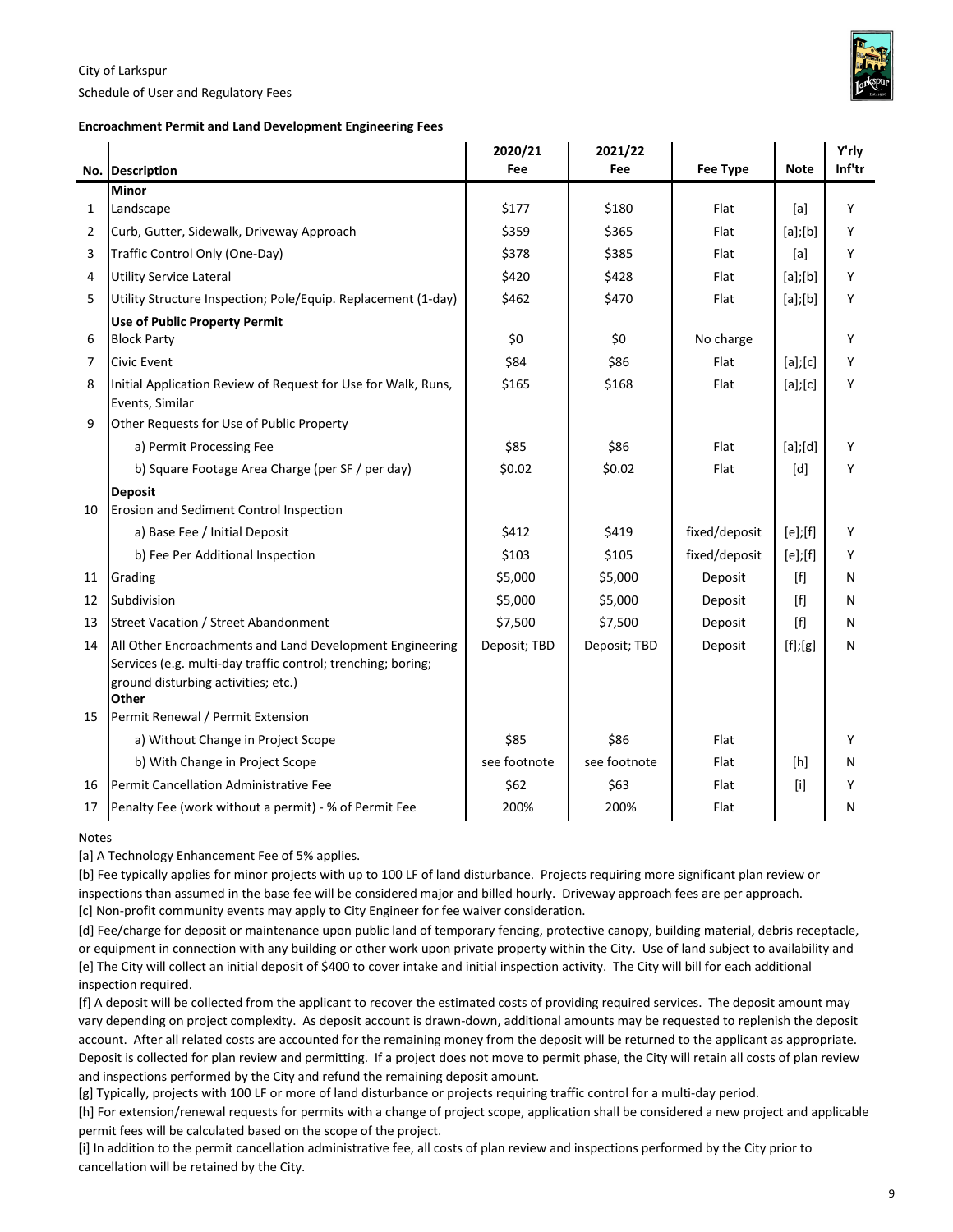Schedule of User and Regulatory Fees



#### **Recreation Fees**

|              |                                         | 2020/21 | 2021/22 |                |             | Y'rly  |
|--------------|-----------------------------------------|---------|---------|----------------|-------------|--------|
|              | No. Description                         | Fee     | Fee     | Fee Type       | <b>Note</b> | Inf'tr |
| $\mathbf{1}$ | <b>Sports Field</b>                     |         |         |                |             |        |
|              | a) Adult                                | \$46    | \$47    | per hour       |             | Y      |
|              | b) Youth                                | \$41    | \$42    | per hour       |             | Y      |
| 2            | <b>Sand Courts</b>                      |         |         |                |             |        |
|              | a) Adult                                | \$32    | \$33    | per hour       |             | Y      |
|              | b) Youth                                | \$30    | \$31    | per hour       |             | Υ      |
| 3            | Synthetic Soccer Field                  |         |         |                |             |        |
|              | a) Adult                                | \$72    | \$73    | per hour       |             | Y      |
|              | b) Youth                                | \$72    | \$73    | per hour       |             | Y      |
| 4            | <b>Tennis Court</b>                     | \$14    | \$15    | per hour       |             | Y      |
|              | <b>Picnic Tables</b>                    |         |         | per day        |             | Y      |
| 5            | a) Time Block #1: 8:30 AM to 1:00 PM or |         |         |                |             |        |
|              | Time Block #2: 1:30 to 6:00 PM          |         |         |                |             |        |
|              | i) Group Picnic Area A (Tables 1-4)     | \$88    | \$89    | per time block |             | Y      |
|              | ii) Group Picnic Area B (Tables 5-9)    | \$88    | \$89    | per time block |             | Y      |
|              | iii) Group Picnic Area C (Tables 10-14) | \$88    | \$89    | per time block |             | Y      |
|              | iv) Group Picnic Area D (Tables 15-20)  | \$88    | \$89    | per time block |             | Y      |
|              | v) Group Picnic Area E (Tables 21-25)   | \$88    | \$89    | per time block |             | Υ      |
|              | vi) Tables 26 and 27                    | \$52    | \$52    | per time block |             | Υ      |
|              | vii) Tables 28 and 29                   | \$52    | \$52    | per time block |             | Υ      |
| 6            | b) All Day                              |         |         |                |             |        |
|              | i) Group Picnic Area A (Tables 1-4)     | \$165   | \$168   | per day        |             | Υ      |
|              | ii) Group Picnic Area B (Tables 5-9)    | \$165   | \$168   | per day        |             | Y      |
|              | iii) Group Picnic Area C (Tables 10-14) | \$165   | \$168   | per day        |             | Υ      |
|              | iv) Group Picnic Area D (Tables 15-20)  | \$165   | \$168   | per day        |             | Υ      |
|              | v) Group Picnic Area E (Tables 21-25)   | \$165   | \$168   | per day        |             | Υ      |
|              | vi) Tables 26 and 27                    | \$93    | \$94    | per day        |             | Υ      |
|              | vii) Tables 28 and 29                   | \$93    | \$94    | per day        |             | Υ      |
| 7            | <b>Entire Picnic Area</b>               |         |         |                |             |        |
|              | a) All Day                              | \$824   | \$838   | per day        |             | Υ      |
| 8            | Community Garden                        | \$77    | \$78    | per year       |             | Υ      |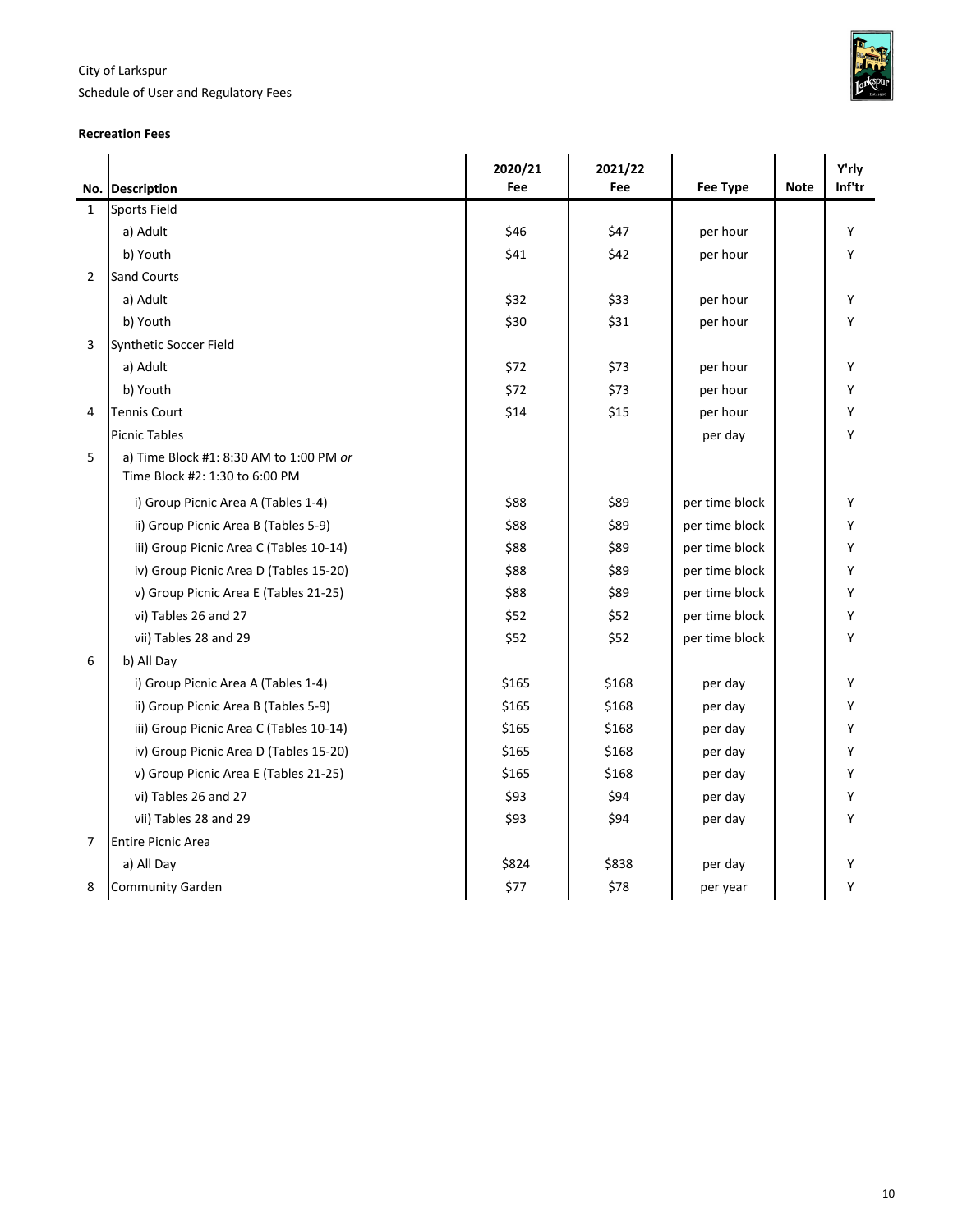Schedule of User and Regulatory Fees



#### **Parks Donation and Memorial Program Fees**

|                | No. Description | 2020/21<br>Fee  | 2021/22<br>Fee | Fee Type | <b>Note</b> | Y'rly<br>Inf'tr |
|----------------|-----------------|-----------------|----------------|----------|-------------|-----------------|
|                | Bench           |                 |                |          |             |                 |
|                | a) With Back    | \$2,350         | \$2,475        |          |             | N               |
|                | b) Without Back | \$1,750         | \$1,875        |          |             | N               |
| $\overline{2}$ | Table           |                 |                |          |             |                 |
|                | a) Picnic Style | \$2,350         | \$2,975        |          |             | N               |
|                | b) Café Style   | $n/a$ - new fee | \$2,175        |          |             | N               |
| 3              | Trees           | \$1,000         | \$1,000        |          |             | N               |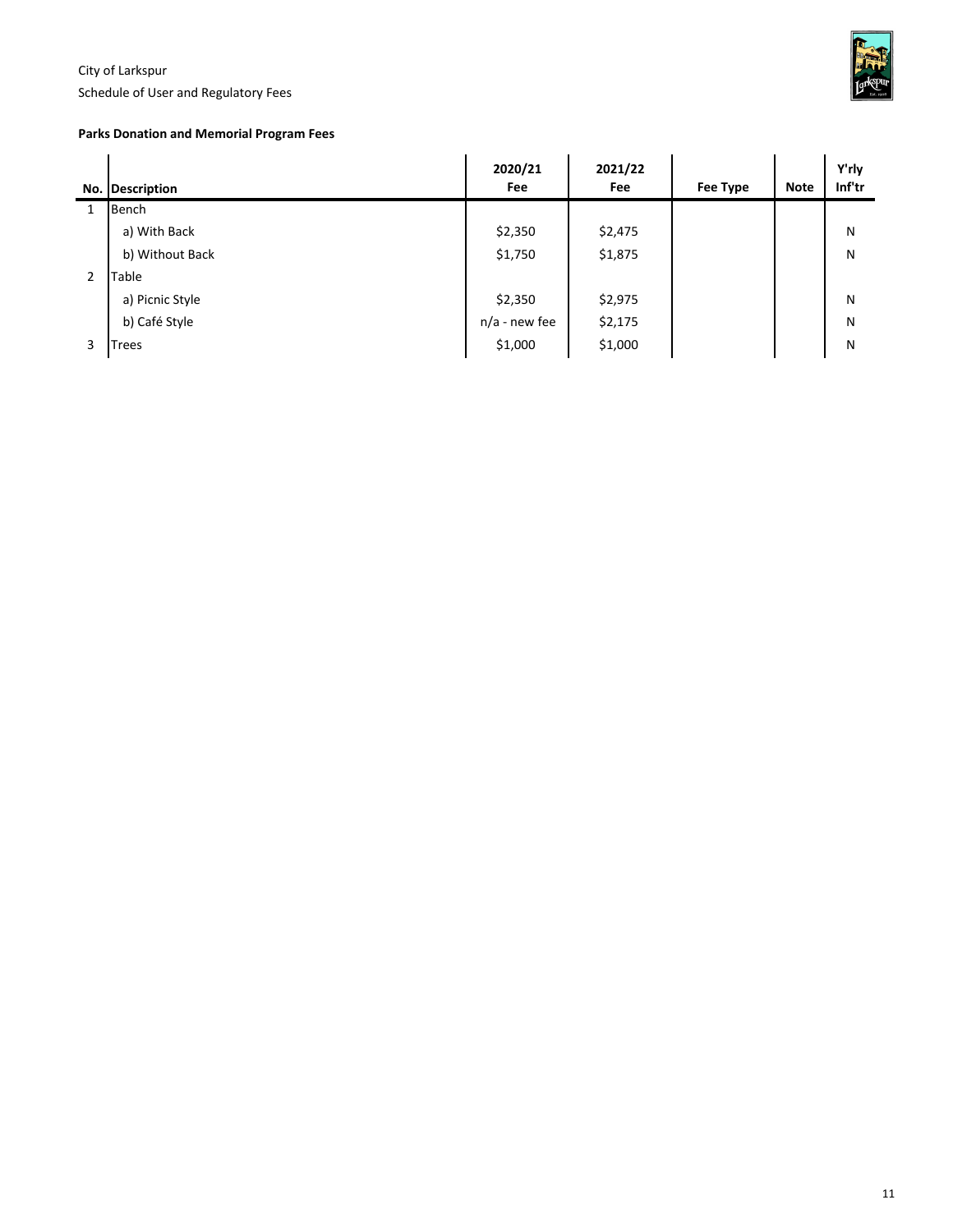Schedule of User and Regulatory Fees



## **Library Fees**

|   | No. Description             | 2020/21<br>Fee | 2021/22<br>Fee | Fee Type | <b>Note</b> | Y'rly<br>Inf'tr |
|---|-----------------------------|----------------|----------------|----------|-------------|-----------------|
| 1 | <b>Replacement Fees</b>     |                |                |          |             |                 |
|   | a) Lost Book - Adult        |                |                |          |             |                 |
|   | i) Processing Fee           | \$7.00         | \$7.00         | each     |             | N               |
|   | ii) Cost of Book            | Cost of Book   | Cost of Book   | each     |             | N               |
|   | b) Lost Book - Youth        |                |                |          |             |                 |
|   | i) Processing Fee           | \$7.00         | \$7.00         | each     |             | N               |
|   | ii) Cost of Book            | Cost of Book   | Cost of Book   | each     |             | N               |
|   | c) DVD/CD Case Lost/Damaged | \$5.00         | \$5.00         | flat     |             | N               |
|   | d) Individual Audiobook CD  | \$10.00        | \$10.00        | flat     |             | N               |
| 2 | Interlibrary Loan           | \$5.00         | \$5.00         | flat     |             | N               |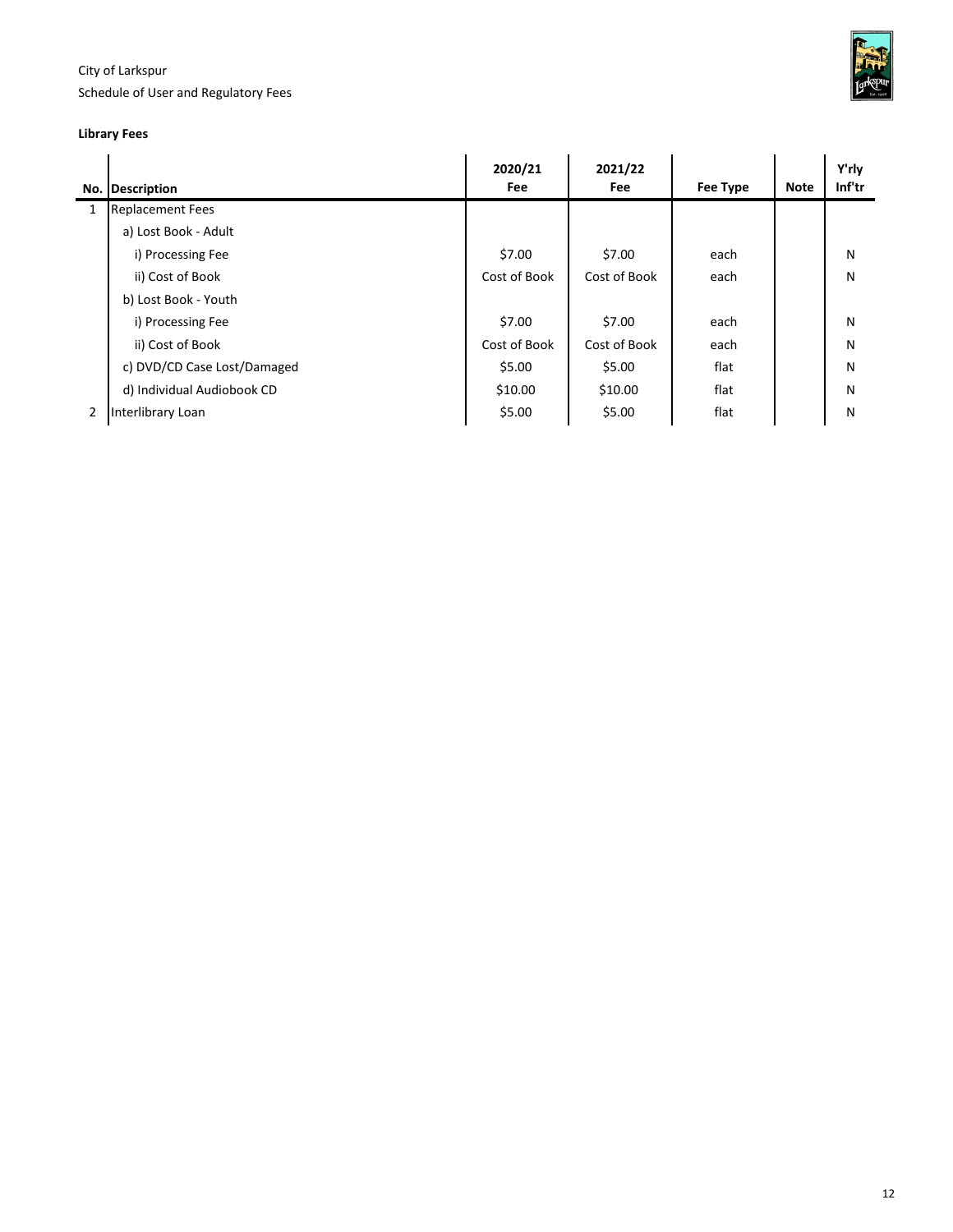

Schedule of User and Regulatory Fees

## **Film/Photography Permit Fees**

|                | No. Description                                          | 2020/21<br>Fee             | 2021/22<br>Fee             | Fee Type                  | <b>Note</b> | Y'rly<br>Inf'tr |
|----------------|----------------------------------------------------------|----------------------------|----------------------------|---------------------------|-------------|-----------------|
|                | <b>Film/Photography Permit</b>                           |                            |                            |                           |             |                 |
| $\mathbf{1}$   | Cast and Crew Totaling One to Three Persons:             |                            |                            |                           |             |                 |
|                | a) Permit Issuance Fee                                   |                            |                            |                           |             |                 |
|                | i) Private Property                                      | \$64                       | \$65                       | per permit                |             | Υ               |
|                | ii) Private Property with Staging in Public Right of Way | \$96                       | \$98                       | per permit                |             | Y               |
|                | iii) Public Property                                     | \$96                       | \$98                       | per permit                |             | Υ               |
|                | b) Location Use Fee                                      |                            |                            |                           |             |                 |
|                | i) Private Property                                      | \$0                        | \$0                        | per day                   |             | Υ               |
|                | ii) Private Property with Staging in Public Right of Way | \$107                      | \$109                      | per day                   |             | Y               |
|                | iii) Public Property                                     | \$161                      | \$163                      | per day                   |             | Y               |
| $\overline{2}$ | Cast and Crew Totaling Four or More Persons:             |                            |                            |                           |             |                 |
|                | a) Permit Issuance Fee                                   |                            |                            |                           |             |                 |
|                | i) Private Property                                      | \$198                      | \$201                      | per permit                |             | Υ               |
|                | ii) Private Property with Staging in Public Right of Way | \$321                      | \$327                      | per permit                |             | Υ               |
|                | iii) Public Property                                     | \$401                      | \$408                      | per permit                |             | Y               |
|                | b) Location Use Fee                                      |                            |                            |                           |             |                 |
|                | i) Private Property                                      | \$0                        | \$0                        | per day                   |             | Y               |
|                | ii) Private Property with Staging in Public Right of Way | \$268                      | \$272                      | per day                   |             | Υ               |
|                | iii) Public Property                                     | \$535                      | \$544                      | per day                   |             | Υ               |
|                | <b>Other Fees, If Applicable</b>                         |                            |                            |                           |             |                 |
| 3              | Pre-Application Meeting (upon request)                   | \$268                      | \$272                      | per meeting               |             | Υ               |
| 4              | City Film Monitor (as needed)                            | \$134                      | \$136                      | per hour                  |             | Υ               |
| 5              | Violations:                                              |                            |                            |                           |             |                 |
|                | a) Filming/Photography without a Permit                  | 2 times<br>applicable fees | 2 times<br>applicable fees |                           |             | N               |
|                | b) Violation of Permit                                   | \$375                      | \$375                      | per violation,<br>per day |             | N               |

 $\ddot{\phantom{a}}$ 

Note:

\* The City Manager may waive fees for bona fide student film/photography projects and non-profit projects with 501(c)(3) Federal Income Tax Status; however, the permitting process for filming/photography is still applicable for these projects (i.e. a permit is required).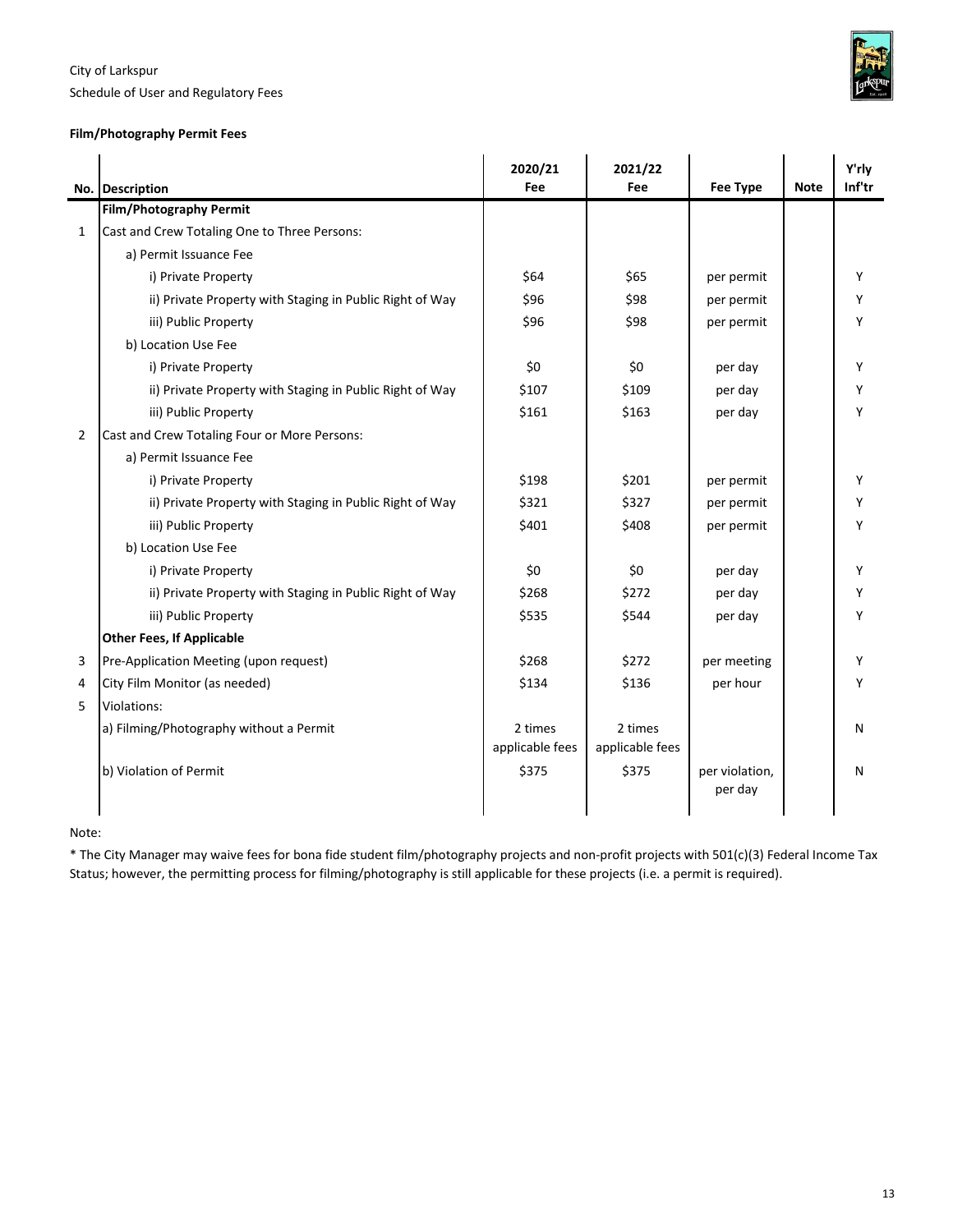Schedule of User and Regulatory Fees



#### **Massage Permit Fees**

|   | No. Description                   | 2020/21<br>Fee | 2021/22<br>Fee | Fee Type  | <b>Note</b> | Y'rly<br>Inf'tr |
|---|-----------------------------------|----------------|----------------|-----------|-------------|-----------------|
| 1 | Massage Permit Application Review |                |                |           |             |                 |
|   | a) Business Establishment         |                |                |           |             |                 |
|   | i) Initial                        | \$515          | \$524          | fixed fee |             | Y               |
|   | ii) Renewal                       | \$258          | \$262          | fixed fee |             | Y               |
|   | b) Sole Proprietor                |                |                |           |             |                 |
|   | i) Initial                        | \$335          | \$341          | fixed fee |             | Y               |
|   | ii) Renewal                       | \$170          | \$173          | fixed fee |             | Y               |
|   | c) Late Payment                   |                |                |           |             |                 |
|   | i) 30 days past due               | \$50           | \$50           |           |             | N               |
|   | ii) 60 days past due              | \$100          | \$100          |           |             | N               |
|   | iii) 90 days past due             | \$200          | \$200          |           |             | N               |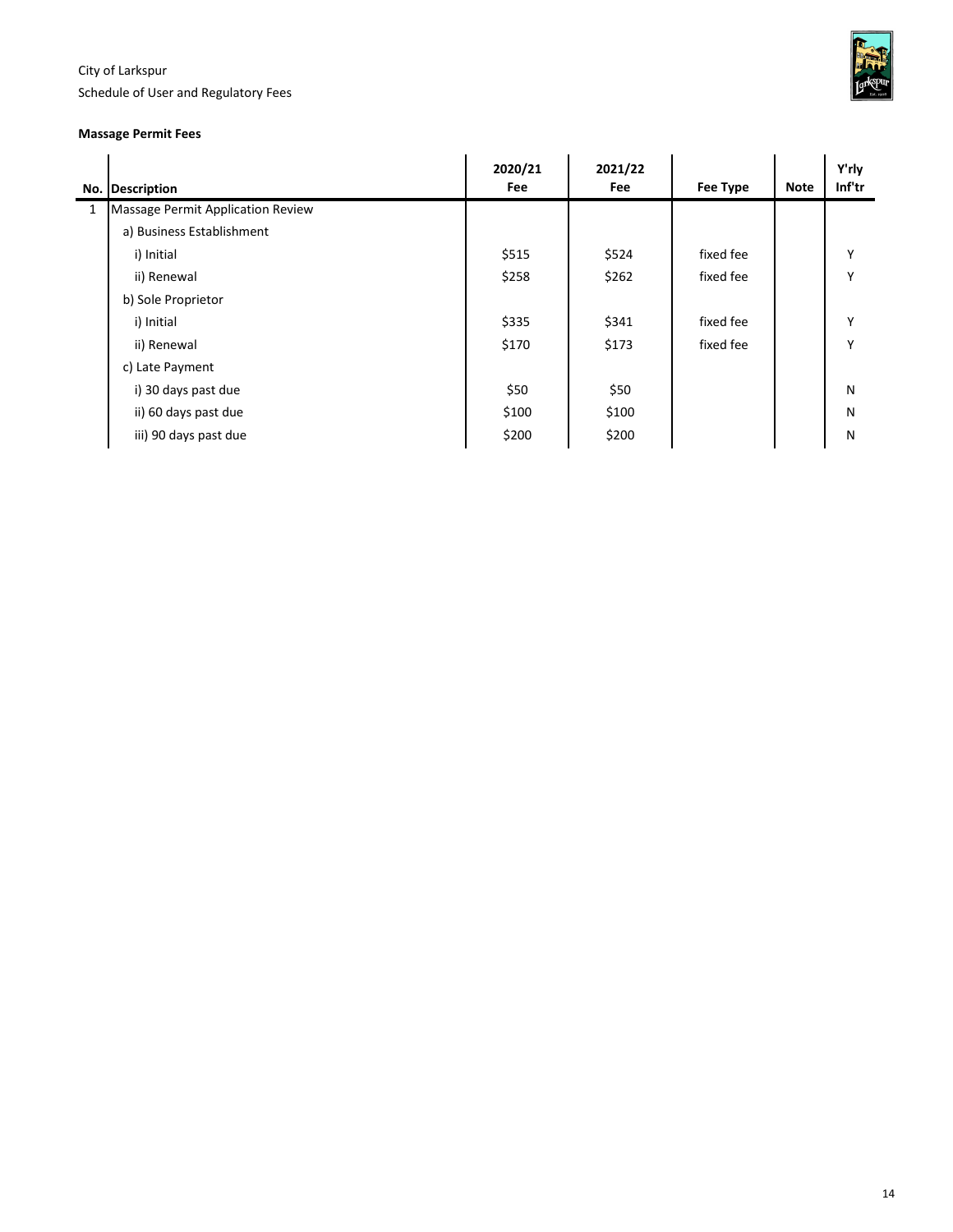Schedule of User and Regulatory Fees



#### **Administrative Fees**

|                | No. Description                                 | 2020/21<br>Fee | 2021/22<br>Fee | <b>Fee Type</b> | <b>Note</b> | Y'rly<br>Inf'tr |
|----------------|-------------------------------------------------|----------------|----------------|-----------------|-------------|-----------------|
| 1              | Bond Processing (Time & Materials)              | \$1,000        | \$1,000        | deposit         |             | N               |
| $\overline{2}$ | Copies                                          | \$0.15         | \$0.15         | per page        |             | N               |
| 3              | CD/DVD                                          | \$2            | \$2            | each            |             | N               |
| 4              | <b>Address Change</b>                           | \$161          | \$164          | flat            |             | Υ               |
| 5              | Returned Check Fee / Credit Card Chargeback Fee | \$25           | \$25           | each            |             | N               |
| 6              | Appeals                                         |                |                |                 |             |                 |
|                | a) Appeals to Planning Commission (PC)          |                |                |                 |             |                 |
|                | i) Applicant                                    | \$1,000        | \$1,000        | flat            |             | N               |
|                | ii) Non-Applicant                               | \$750          | \$750          | flat            |             | N               |
|                | b) Appeals of Commission Decisions to Council   |                |                |                 |             |                 |
|                | i) Applicant                                    | \$1,000        | \$1,000        | flat            |             | N               |
|                | ii) Non-Applicant                               | \$750          | \$750          | flat            |             | N               |
| 7              | Heritage Tree Removal Permit - Administrative   | \$198          | \$202          | flat            | [a]         | Υ               |
| 8              | <b>Technology Enhancement Fee</b>               | 5%             | 5%             |                 |             | N               |
| 9              | <b>Credit Card Transaction Fee</b>              | 3%             | 3%             |                 |             | N               |

[a] Fee may Fees may be waived for the following:

**Emergency Removal:** Poses an immediate hazard as determined by the City Manager and/or his designee; found to be a danger to life or property.

**Pyrophytic Trees:** as defined by Ordinance or otherwise determined to be a fire hazard and required for removal by Fire Department.

- Planning Commission Approvals: Projects approved by the Planning Commission that include heritage tree removal.

**Planning Commission Approvals**: Projects approved by the Planning Commission that include heritage tree removal.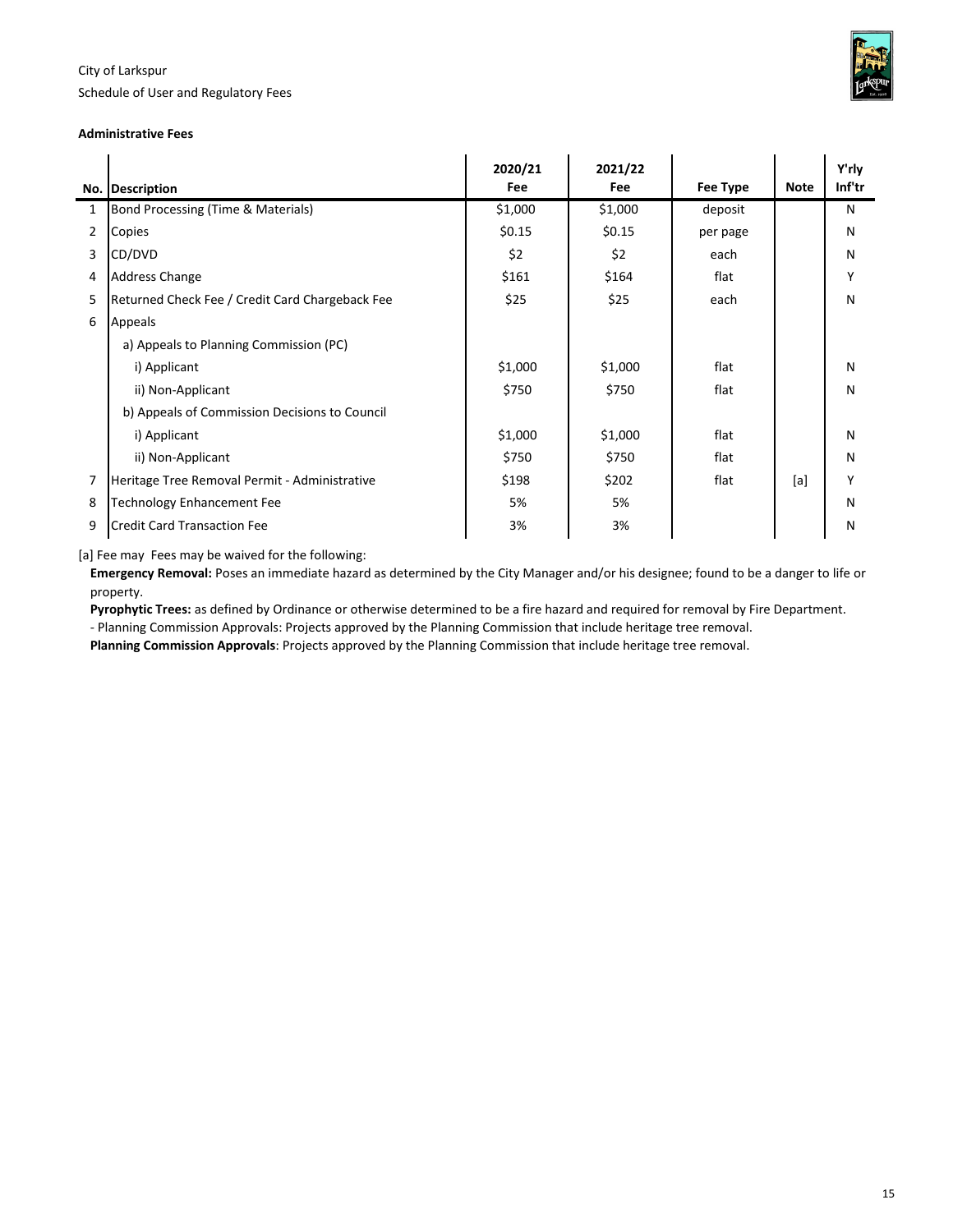Schedule of User and Regulatory Fees



#### **Hourly Charge-Out Rates**

|    |                                                               | 2020/21 | 2021/22 |                  |               | Y'rly  |
|----|---------------------------------------------------------------|---------|---------|------------------|---------------|--------|
|    | No. Description                                               | Fee     | Fee     | <b>Fee Type</b>  | <b>Note</b>   | Inf'tr |
|    | <b>Charge-Out Rates for Fee-Related Services</b>              |         |         |                  |               |        |
|    | (Non-overtime)                                                |         |         |                  |               |        |
| 1  | <b>Planning Director</b>                                      | \$225   | \$229   | per hour         | $[a]$ ; $[b]$ | Υ      |
| 2  | Sr. Planner                                                   | \$174   | \$177   | per hour         | $[a]$ ; $[b]$ | Y      |
| 3  | Assoc. Planner                                                | \$167   | \$170   | per hour         | $[a]$ ; $[b]$ | Υ      |
| 4  | Asst. Planner                                                 | \$139   | \$142   | per hour         | $[a]$ ; $[b]$ | Υ      |
| 5  | Permit Tech                                                   | \$147   | \$149   | per hour         | $[a]$ ; $[b]$ | Υ      |
| 6  | <b>PW Director</b>                                            | \$289   | \$294   | per hour         | $[a]$ ; $[b]$ | Υ      |
| 7  | PW Inspector                                                  | \$157   | \$159   | per hour         | $[a]$ ; $[b]$ | Υ      |
| 8  | PW Jr. Engineer                                               | \$151   | \$154   | per hour         | $[a]$ ; $[b]$ | Υ      |
| 9  | PW Tech                                                       | \$119   | \$121   | per hour         | $[a]$ ; $[b]$ | Υ      |
| 10 | Eng. Admin Analyst                                            | \$156   | \$158   | per hour         | $[a]$ ; $[b]$ | Υ      |
| 11 | <b>City Manager</b>                                           | \$178   | \$181   | per hour         | $[a]$ ; $[b]$ | Y      |
| 12 | Assistant to City Manager                                     | \$84    | \$85    | per hour         | $[a]$ ; $[b]$ | Υ      |
| 13 | <b>Administrative Services Director</b>                       | \$128   | \$130   | per hour         | $[a]$ ; $[b]$ | Υ      |
| 14 | <b>City Clerk</b>                                             | \$86    | \$88    | per hour         | $[a]$ ; $[b]$ | Υ      |
|    | <b>Charge-Out Rate Factors for Positions Not Listed Above</b> |         |         |                  |               |        |
| 15 | Planning and Building Personnel                               | 3.29    | 3.29    | * base hrly rate | $[a]$ ; $[c]$ | N      |
| 16 | Engineering / Public Works Personnel                          | 3.67    | 3.67    | * base hrly rate | [a][c]        | N      |
| 17 | <b>Administrative Services</b>                                | 1.65    | 1.65    | * base hrly rate | [a][c]        | Ν      |
|    | <b>Charge-Out Rates for Fee-Related Services</b>              |         |         |                  |               |        |
|    | <u>(Overtime, if applicable)</u>                              |         |         |                  |               |        |
| 18 | <b>Planning Director</b>                                      | \$260   | \$264   | per hour         | $[a]$ ; $[b]$ | Y      |
| 19 | Sr. Planner                                                   | \$200   | \$203   | per hour         | $[a]$ ; $[b]$ | Υ      |
| 20 | Assoc. Planner                                                | \$192   | \$196   | per hour         | $[a]$ ; $[b]$ | Y      |
| 21 | Asst. Planner                                                 | \$160   | \$163   | per hour         | $[a]$ ; $[b]$ | Υ      |
| 22 | Permit Tech                                                   | \$169   | \$172   | per hour         | $[a]$ ; $[b]$ | Y      |
| 23 | PW Director                                                   | \$328   | \$334   | per hour         | $[a]$ ; $[b]$ | Υ      |
| 24 | PW Jr. Engineer                                               | \$171   | \$174   | per hour         | $[a]$ ; $[b]$ | Υ      |
| 25 | PW Tech                                                       | \$135   | \$137   | per hour         | $[a]$ ; $[b]$ | Υ      |
| 26 | Eng. Admin Analyst                                            | \$177   | \$180   | per hour         | $[a]$ ; $[b]$ | Y      |
| 27 | City Manager                                                  | \$227   | \$231   | per hour         | $[a]$ ; $[b]$ | Υ      |
| 28 | <b>Assistant to City Manager</b>                              | \$109   | \$111   | per hour         | $[a]$ ; $[b]$ | Υ      |
| 29 | Administrative Services Director                              | \$169   | \$172   | per hour         | $[a]$ ; $[b]$ | Υ      |
| 30 | City Clerk                                                    | \$111   | \$113   | per hour         | $[a]$ ; $[b]$ | Υ      |
|    | <b>Charge-Out Rate Factors for Positions Not Listed Above</b> |         |         |                  |               |        |
| 31 | Planning and Building Personnel                               | 3.79    | 3.79    | * base hrly rate | [a][c]        | Ν      |
| 32 | Engineering / Public Works Personnel                          | 4.17    | 4.17    | * base hrly rate | [a][c]        | Ν      |
| 33 | <b>Administrative Services</b>                                | 2.15    | 2.15    | * base hrly rate | [a][c]        | N      |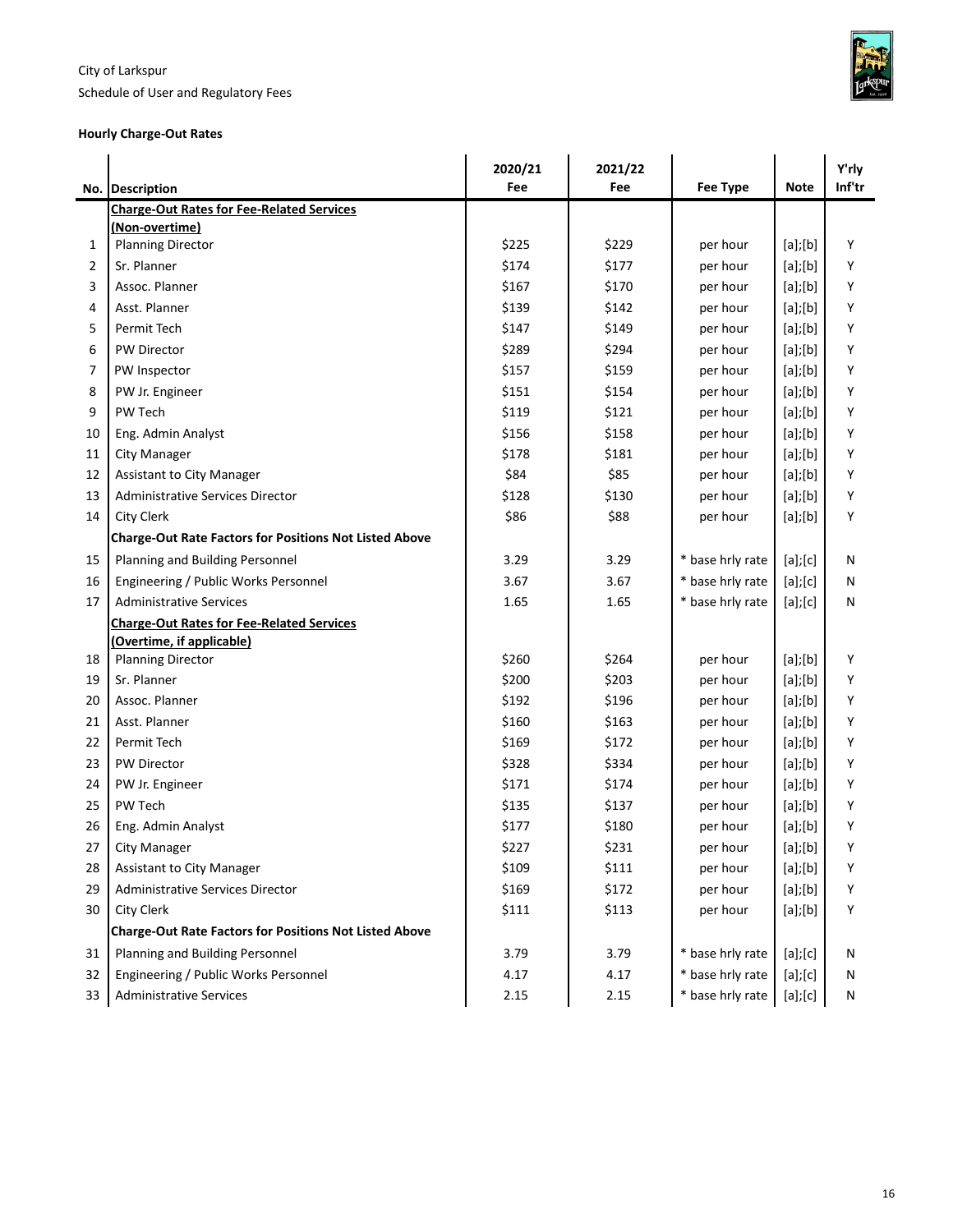

#### **Hourly Charge-Out Rates**

| No. Description | 2020/21<br>Fee | 2021/22<br>Fee | <b>Fee Type</b> | <b>Note</b> | Y'rly<br>Inf'tr |
|-----------------|----------------|----------------|-----------------|-------------|-----------------|
|                 |                |                |                 |             |                 |

[a] Based on targeted cost recovery levels established as part of user and regulatory fee study.

[b] Amounts may be adjusted as base hourly salary changes. See charge-out rate factor calculation for procedures for calculating applicable hourly rate for charge-out services.

[c] Multiply staff member base hourly salary rate by charge-out rate factor to determine targeted hourly billing rate for fee-related services. (Example: Base annual salary = \$85,000; paid hours per year = 2,080; Base hourly salary rate = \$85,000/2,080 = \$40.87; Charge-out rate factor = 3.5; Targeted hourly billing rate for fee-related services = \$40.87\*3.5=\$143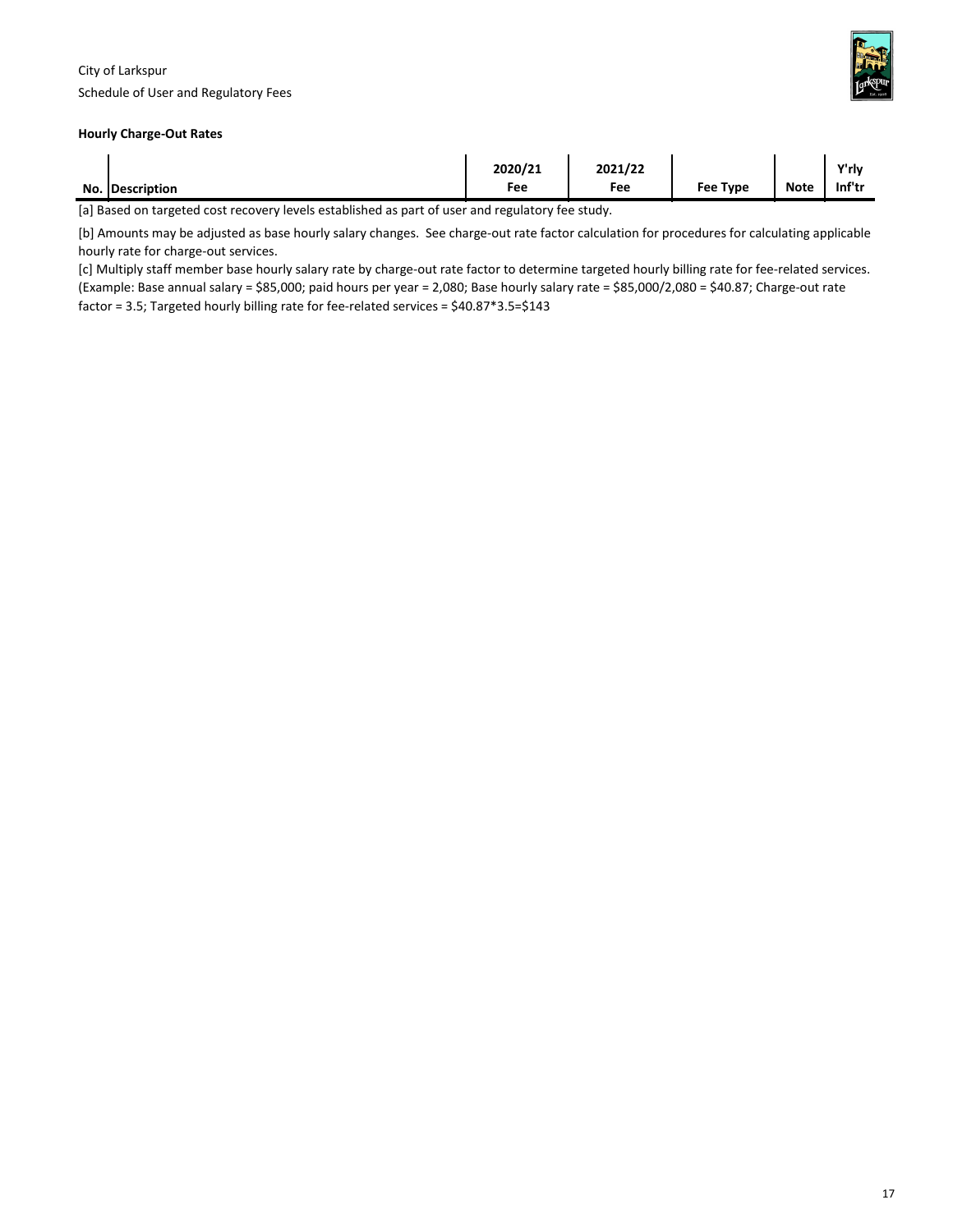

Fees Reflected in This Schedule are Payable to the Ross Valley Fire Department.

The Ross Valley Fire Department provides certain plan review, inspection, and permitting services on behalf of the City of Larkspur. Fees reflected in this schedule are intended to mirror the fees adopted by the Ross Valley Fire Department Board of Directors. Fee amounts in this schedule are provided for informational purposes only. They are not established or modified by the City of Larkspur. In the case of discrepancies, fee amounts adopted by Ross Valley Fire Department shall supersede the amounts listed below.

|                |                                                   | Fee                   | Y'rly  |
|----------------|---------------------------------------------------|-----------------------|--------|
|                | No. Description                                   | Effective Sep 1, 2016 | Inf'tr |
|                | Planning                                          |                       |        |
| 1              | Zoning Map Change                                 | \$328                 | Y      |
| 2              | Annex Review - Uninhabited                        | \$328                 | Y      |
| 3              | Annex Review - Inhabited                          | \$328                 | Y      |
| 4              | <b>CUP Residential</b>                            | \$328                 | Y      |
| 5              | <b>CUP Site Approval</b>                          | \$328                 | Υ      |
| 6              | <b>Minor Deviation</b>                            | \$328                 | Y      |
| $\overline{7}$ | Variance                                          | \$328                 | Υ      |
| 8              | Variance w/ other application                     | \$328                 | Υ      |
| 9              | Minor Mod. Administrative                         | \$328                 | Υ      |
| 10             | Pre-Development Review                            | \$328                 | Y      |
| 11             | Special Development Review                        | \$328                 | Υ      |
| 12             | Parcel Map = 4 lots</td <td>\$328</td> <td>Y</td> | \$328                 | Y      |
| 13             | <b>Tract Map SFR</b>                              | \$328                 | Υ      |
| 14             | Major Modification / Time Ext.                    | \$328                 | Y      |
| 15             | Major Modification / Time Ext./ Staff             | \$328                 | Y      |
| 16             | Deferred Improvement Agmt                         | \$328                 | Υ      |
| 17             | Lot Merger                                        | \$328                 | Y      |
|                | <b>Inspections</b>                                |                       |        |
| 1              | <b>Hazard Inspection</b>                          | \$328                 | Y      |
| 2              | Hazard Abatement + actual                         | \$328                 | Y      |
| 3              | Hazardous Trees Inspection                        | \$328                 | Υ      |
| 4              | Special Inspection                                | \$328                 | Υ      |
| 5              | Fire Second + Inspection                          | \$190                 | Y      |
| 6              | Day Care Inspection                               | \$328                 | Y      |
| 7              | <b>Elderly Care Inspection</b>                    | \$328                 | Υ      |
| 8              | Apartment Inspections 3-10 Units                  | \$328                 | Υ      |
| 9              | Motel / Hotel Inspections                         | \$328                 | Υ      |
| 10             | <b>Other State Inspections</b>                    | \$328                 | Υ      |
| 11             | Apartment Inspections 11-40 units                 | \$396                 | Y      |
| 12             | Apartment Inspections 40+ units                   | \$465                 | Υ      |
| 13             | Resale Inspections                                | \$190                 | Υ      |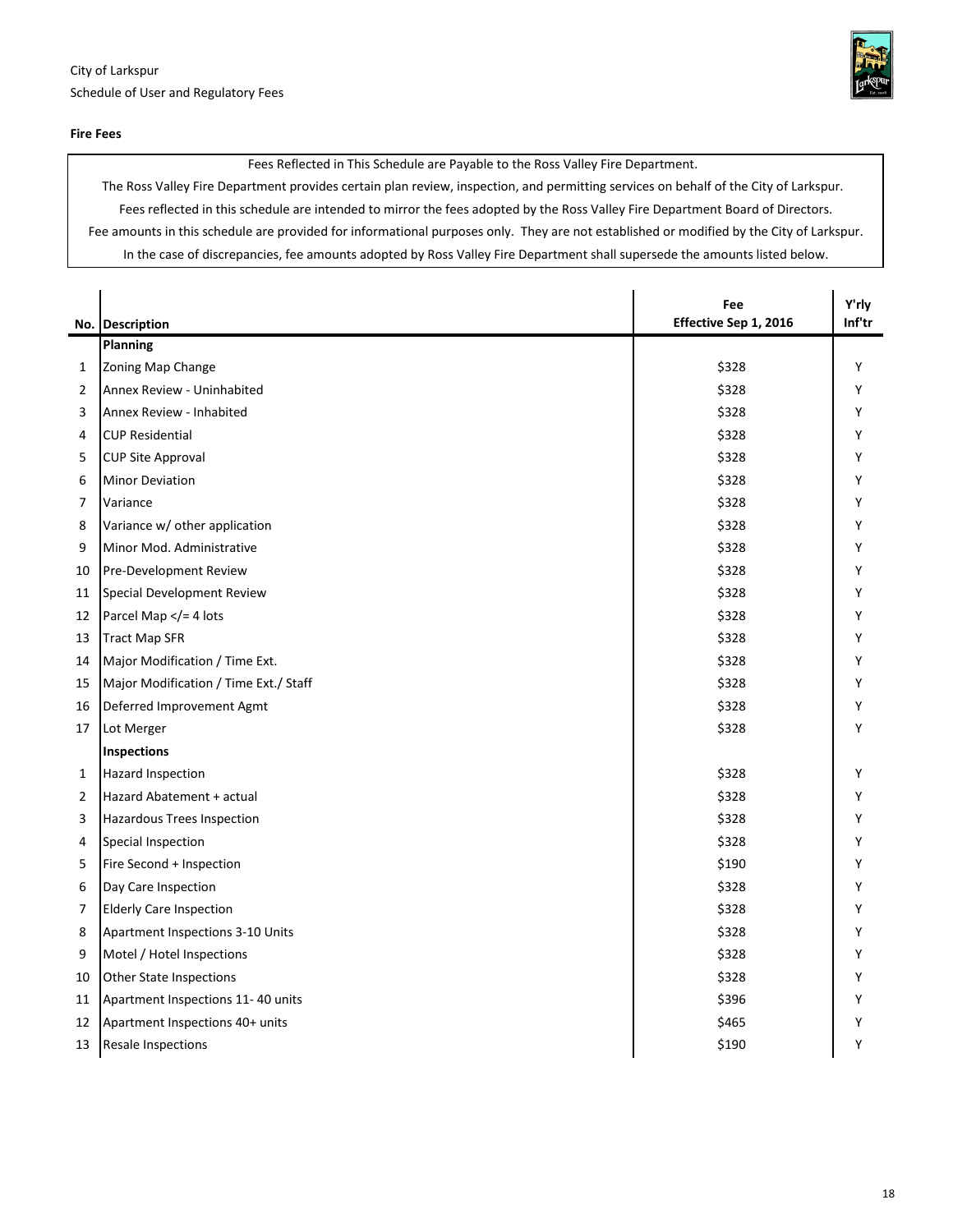

Fees Reflected in This Schedule are Payable to the Ross Valley Fire Department.

The Ross Valley Fire Department provides certain plan review, inspection, and permitting services on behalf of the City of Larkspur. Fees reflected in this schedule are intended to mirror the fees adopted by the Ross Valley Fire Department Board of Directors. Fee amounts in this schedule are provided for informational purposes only. They are not established or modified by the City of Larkspur. In the case of discrepancies, fee amounts adopted by Ross Valley Fire Department shall supersede the amounts listed below.

|    | No. Description                       | Fee<br>Effective Sep 1, 2016 | Y'rly<br>Inf'tr |
|----|---------------------------------------|------------------------------|-----------------|
|    | <b>Operational</b>                    |                              |                 |
| 1  | Amusement Building                    | \$328                        | Y               |
| 2  | Carnival / Fair                       | \$602                        | Y               |
| 3  | <b>Temporary Special Use</b>          | \$328                        | Y               |
| 4  | <b>Compressed Gases</b>               | \$328                        | Y               |
| 5  | <b>Covered Mall Building</b>          | \$328                        | Y               |
| 6  | Cryogenic Fluids                      | \$328                        | Υ               |
| 7  | <b>Welding / Cutting Operations</b>   | \$328                        | Y               |
| 8  | Dry Cleaning Plant                    | \$328                        | Y               |
| 9  | Exhibit / Trade Show                  | \$328                        | Υ               |
| 10 | Explosives                            | \$328                        | Y               |
| 11 | <b>Fireworks Permit</b>               | \$328                        | Y               |
| 12 | Flammable & combustible Liquids       | \$328                        | Y               |
| 13 | <b>Floor Finishing</b>                | \$328                        | Υ               |
| 14 | <b>Hazardous Materials Operations</b> | \$328                        | Υ               |
| 15 | <b>High Piled Storage</b>             | \$328                        | Y               |
| 16 | <b>Hot Work Operations</b>            | \$328                        | Y               |
| 17 | Lumber Yard Operations                | \$328                        | Y               |
| 18 | Liquid gas operations in assemblies   | \$328                        | Υ               |
| 19 | LP Gas Storage                        | \$328                        | Y               |
| 20 | Misc. Combustible Storage             | \$328                        | Y               |
| 21 | Open Burning Permit                   | \$328                        | Υ               |
| 22 | Open Flames & Torches                 | \$328                        | Y               |
| 23 | Open Flames & Candles                 | \$328                        | Y               |
| 24 | Assembly Occupancy permit             | \$328                        | Y               |
| 25 | Pyrotechnic/Special effects           | \$328                        | Y               |
| 26 | Repair Garage / Fuel Dispensary       | \$328                        | Y               |
| 27 | Spraying or Dipping Operations        | \$328                        | Υ               |
| 28 | Tire Storage Operations               | \$328                        | Υ               |
| 29 | Temp. Tents/ Canopies/ Mem Structure  | \$328                        | Υ               |
| 30 | <b>Waste Handling Operations</b>      | \$328                        | Y               |
| 31 | Wood Product production permit        | \$328                        | Y               |
| 32 | General Use Permit /Inspection        | \$328                        | Υ               |
| 33 | Aircraft Refueling Permit             | \$328                        | Υ               |
| 34 | Auto Wrecking Yard                    | \$328                        | Υ               |
| 35 | Cellulose Nitrate Storage             | \$328                        | Y               |
|    | Construction                          |                              |                 |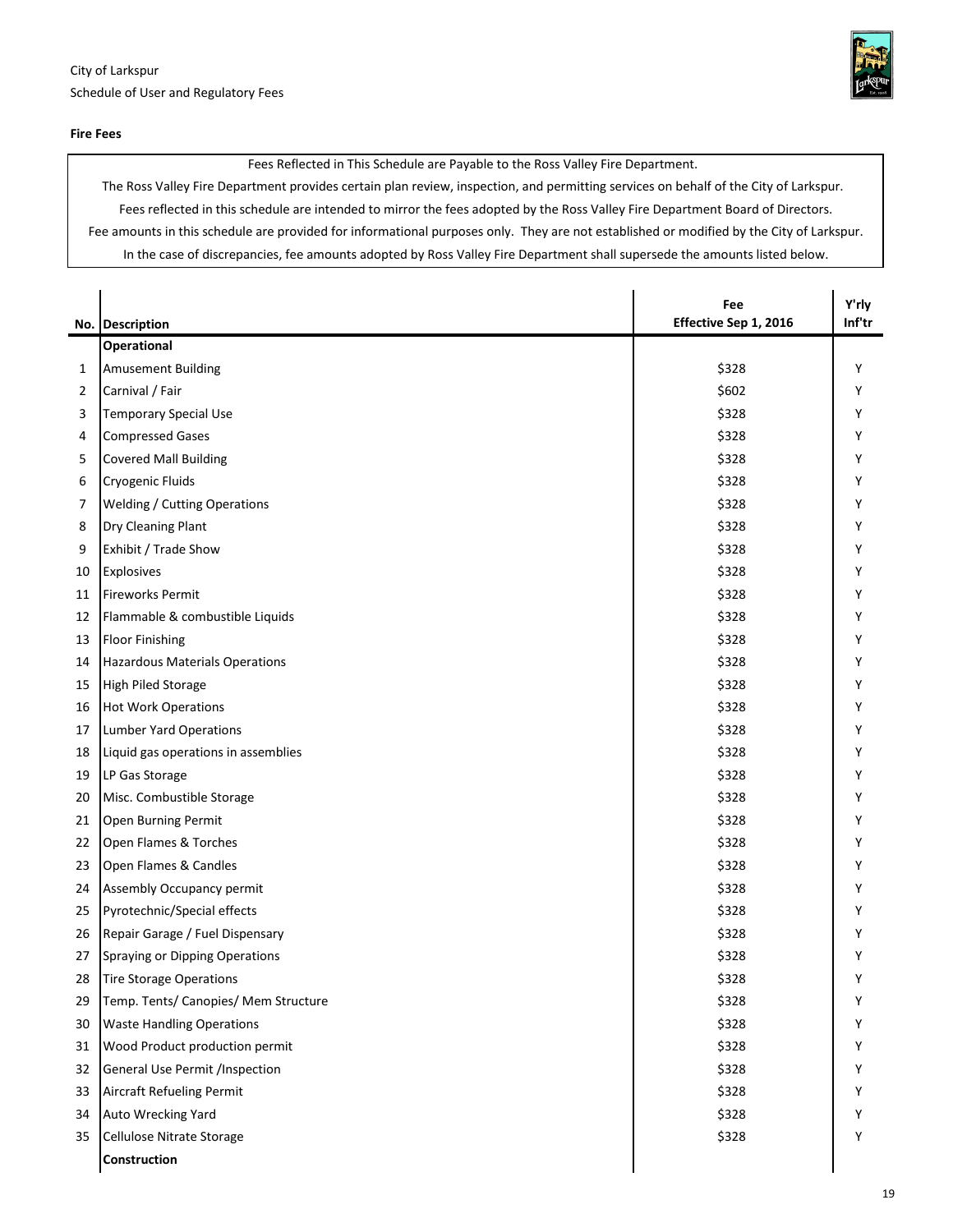

Fees Reflected in This Schedule are Payable to the Ross Valley Fire Department.

The Ross Valley Fire Department provides certain plan review, inspection, and permitting services on behalf of the City of Larkspur. Fees reflected in this schedule are intended to mirror the fees adopted by the Ross Valley Fire Department Board of Directors. Fee amounts in this schedule are provided for informational purposes only. They are not established or modified by the City of Larkspur. In the case of discrepancies, fee amounts adopted by Ross Valley Fire Department shall supersede the amounts listed below.

|    | No. Description                            | Fee<br>Effective Sep 1, 2016 | Y'rly<br>Inf'tr |
|----|--------------------------------------------|------------------------------|-----------------|
| 1  | <b>Fire Protection Plan</b>                | \$369                        | Y               |
| 2  | <b>Vegetation Management Plan</b>          | \$396                        | Υ               |
| 3  | Sprinkler System, Commercial New           | \$671                        | Υ               |
| 4  | Sprinkler System, Commercial Imp. 0-25     | \$396                        | Υ               |
| 5  | Sprinkler System, Commercial Imp. 26-99    | \$534                        | Υ               |
| 6  | Sprinkler System, Commercial Imp. 100+     | \$671                        | Υ               |
| 7  | Sprinkler System, Res. >5000 sqft          | \$602                        | Υ               |
| 8  | Sprinkler System, Res. < 5000 sqft         | \$534                        | Υ               |
| 9  | Auto. Fire Suppression System              | \$396                        | Υ               |
| 10 | <b>Battery Systems</b>                     | \$465                        | Υ               |
| 11 | Compressed Gas operations permit           | \$465                        | Y               |
| 12 | Cryogenic Fluid Operational Permit         | \$465                        | Υ               |
| 13 | <b>Emergency Responder Radio System</b>    | \$465                        | Υ               |
| 14 | Fire Alarm / Det. System                   | \$534                        | Υ               |
| 15 | Fire Pumps & Systems                       | \$534                        | Υ               |
| 16 | Flammable & combustible Liquids pipeline   | \$602                        | Υ               |
| 17 | Flammable & combustible liquids facilities | \$602                        | Υ               |
| 18 | Flammable & combustible liquids tanks      | \$602                        | Y               |
| 19 | Hazardous Materials Large system           | \$602                        | Υ               |
| 20 | Industrial Oven Permit                     | \$602                        | Υ               |
| 21 | LP Gas Storage modification                | \$602                        | Υ               |
| 22 | Private Fire Main / Hydrant                | \$602                        | Υ               |
| 23 | Photovoltaic Power System                  | \$328                        | Y               |
| 24 | Spraying & Dipping Permit                  | \$602                        | Υ               |
| 25 | Alternate Materials & Methods review       | \$417                        | Y               |
| 26 | Building Permit (minimum \$328.00) 30%     |                              | Υ               |
| 27 | <b>Standpipe System</b>                    | \$602                        | Υ               |
| 28 | Co Permit Temp. Membrane / Tent            | \$328                        | Υ               |
| 29 | Co Permit Temp. Membrane / Tent. 1500 Sqft | \$602                        | Υ               |
| 30 | <b>Expedited Plan Review</b>               | \$412                        | Υ               |
| 31 | Code Interpretation                        | \$160                        | Υ               |
| 32 | Plan Resubmittal                           | \$190                        | Y               |
| 33 | Veg. Management Livestock permit           | \$328                        | Υ               |
| 34 | Fire Alarms System modification            | \$328                        | Υ               |
| 35 | <b>Expired Permit Re-activation</b>        | 1/2 Current Fee              | Ν               |
|    | Administration                             |                              |                 |
| 1  | Work without permit                        | Double the Permit Fee        | N               |